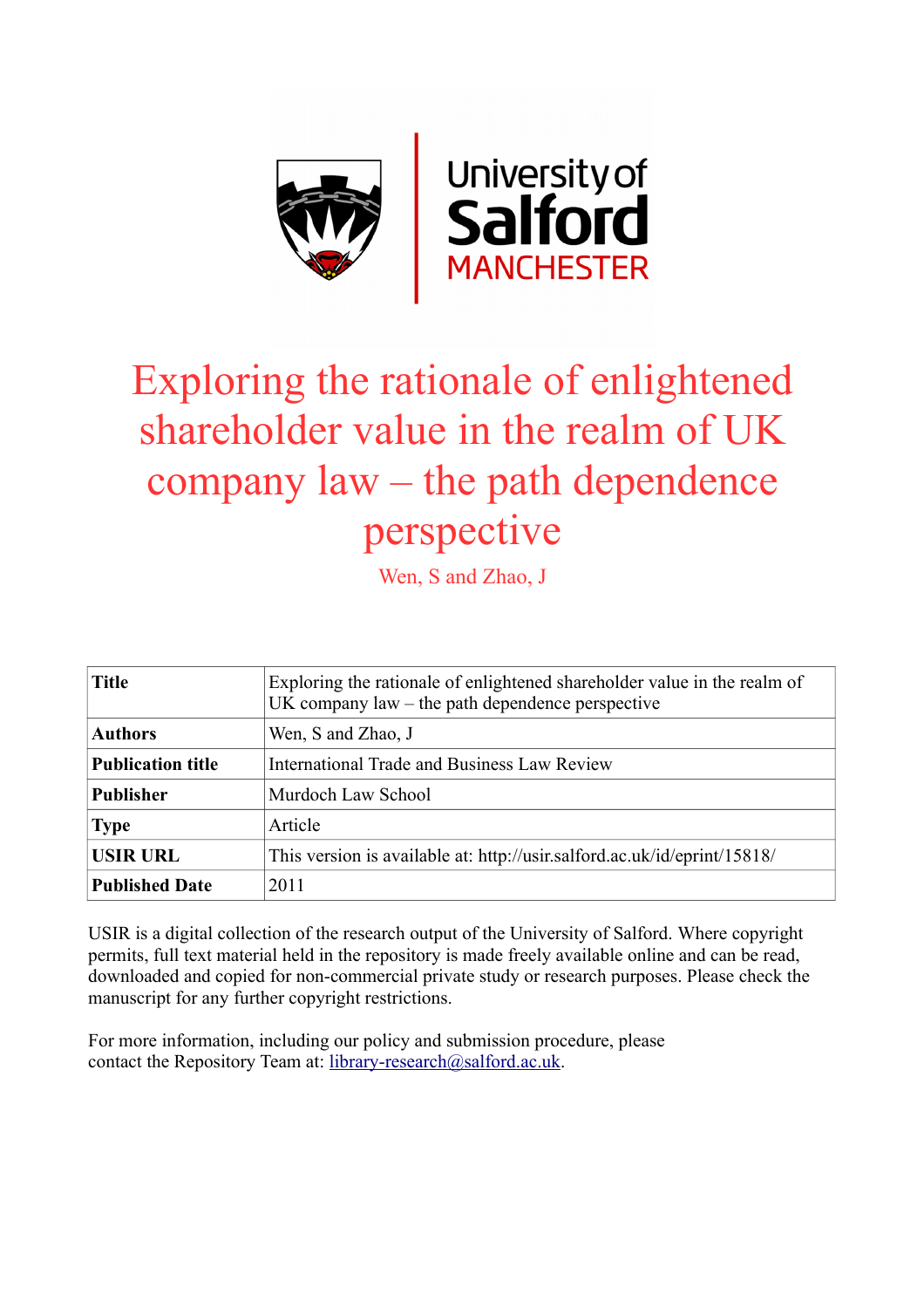#### **EXPLORING THE RATIONALE OF ENLIGHTENED SHAREHOLDER VALUE IN THE REALM OF UK COMPANY LAW – THE PATH DEPENDENCE PERSPECTIVE**

SHUANGGE WEN\* AND JINGCHEN ZHAO\*\*

#### **Abstract**

Despite conventional beliefs in the predominance of shareholder value, a broader agenda of stakeholder consideration has been advocated in the UK by the recently-introduced ESV principle – the overriding corporate objective in the new company law regime. In this paper, the efficiency of this principle in terms of stakeholder enhancement is challenged through an interdisciplinary analysis. Through a critical review of the ESV principle, it is discovered that stakeholder enhancement practices in the context of the 2006 company law regime are still for the fundamental goal of shareholder value maximisation, and that their enlightened impact has been fairly limited in practice. Furthermore, by revisiting the interrelationships between UK economic, political and cultural factors with the predominance objective of shareholder value maximisation in the *Companies Act 2006*, it is discovered that the enlightened effect of this new approach in the company law regime is in fact impeded by strong, persistent forces deriving from shareholder-oriented particulars. Providing insight into the future direction of corporate governance practice, the paper concludes the rationale behind the shareholder-oriented ESV principle, and further suggests the continuing predominance of shareholder value in UK corporate governance.

#### I INTRODUCTION

In 2006, based on recommendations from the Company Law Review Steering Group (CLRSG), The UK *Companies Act 2006* acquired Royal Assent and become the cornerstone of the new company law regime. The newly-defined objective of the company – the Enlightened Shareholder Value (ESV) approach, has been set out in this new *Companies Act*, intending to become a significant expansion to the scope of the UK traditional shareholder value paradigm.[1](#page-1-0)

So far, the enlightened effect of s 172(1) has been keenly debated in a large body of corporate governance literature. Scholars represented by Williams and Conley present the argument that the shift to this long-term ESV approach effectively enhances stakeholder concerns an[d](#page-1-1) directs the UK towards a 'third way' that merges elements of both shareholder and stakeholder-oriented practice.2 In contrast, scholars including Birds and Keay, hold the countervailing view that this new statutory directors' duty offers little to non-sharehold[er](#page-1-2) interest groups in practice, and the UK shareholder-centred perspective remains intact under this new ESV approach.3

Based on path dependence and the complementarity argument, this paper will attempt to explain the rationale behind the ESV principle in the UK context. It starts by critically evaluating the effect of the ESV principle in enhancing stakeholder consideration. It will be seen that the ESV approach in the new company law regime is merely a means to achieve the fundamental corporate objective of shareholder wealth maximisation. It does not deliver any significant change to the existing UK shareholder-oriented corporate governance culture. In the next part, potential explanation will be sought for such strong persistence of shareholder value in UK corporate governance. By revisiting the interrelationships between UK economic, political and cultural factors with the predominant objective of shareholder value maximisation in the legal context, the concrete ideology of shareholder value as the predominant corporate objective in the UK will be entrenched theoretically. It will be seen that those factors are influential in shaping the dynamic properties of UK shareholderoriented corporate governance. Though the stakeholder-oriented approach has been tried and tested in other

<span id="page-1-0"></span><sup>\*</sup> Shuangge Wen, (LLB, LLM, PhD), Lecturer in Law, School of Law, The University of Liverpool, UK.

For the purpose of this article, the shareholder value paradigm is regarded as primarily referring to the welfare priority in corporate governance, i.e., the maximisation of shareholder wealth. It embraces the idea that shareholders' interests should be regarded as the ultimate interests of the company and the company should pursue the objective of maximizing shareholders'

<span id="page-1-1"></span>interests.<br>
2 Cynthia Williams and John Conley, 'An Emerging Third Way? The Erosion of the Anglo-American Shareholder Value<br>
Construct' (2005) 38 Cornell International Law Journal 493, 496.

<span id="page-1-2"></span>Construct' (2005) 38 *Cornell International Law Journal* 493, 496. <sup>3</sup> John Birds, 'The Companies Act 2006: Revolution or Evolution?' (2007) 49 *Managerial Law* 13; Andrew Keay, 'Tackling the Issue of the Corporate Objective: An Analysis of the United Kingdom's 'Enlightened Shareholder Value Approach'' (2007) 29 *Sydney Law Review* 577.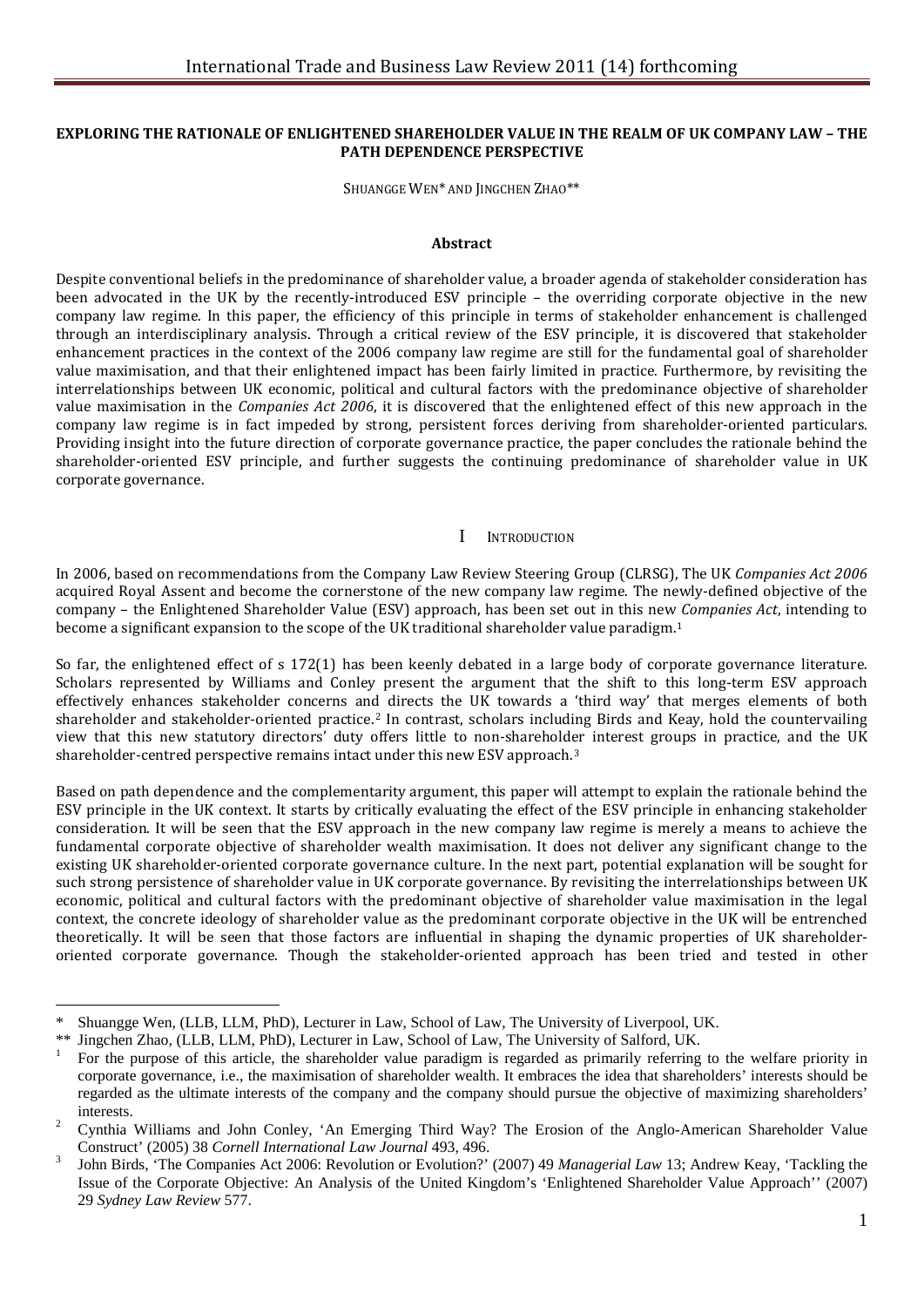jurisdictions,[4](#page-2-0) it is not applicable in the UK because it does not integrate with existing institutional arrangements and historical traditions which are strongly shareholder-oriented. The rationale behind the ESV approach in UK corporate governance, despite its inefficiency in stakeholder consideration, is therefore sufficiently justified.

# II AN OVERVIEW OF THE ESV APPROACH

Regarded as one of the most important and radical changes in the UK 2006 company law regime, the ESV approach enshrined in the *Companies Act* purports to introduce a new corporate objective for UK directors to aim for in corporate governance. Significantly, the new codified expression of directors' 'good faith' fiduciary duty in s 172(1) 'captures a cultural change in which companies conduct their business'[5](#page-2-1) by introducing the concept of ESV into the UK corporate governance.

It is stated in *Companies Act 2006* s 172(1) that:

(1) A director of a company must act in a way that he considers, in good faith, would be most likely to promote the success of the company for the benefit of its members as a whole, and in doing so have regard (amongst other matters) to –

- (a) the likely consequences of any decision in the long term,
- (b) the interests of the company's employees,
- (c) the need to foster the company's business relationships with suppliers, customers and others,
- (d) the impact of the company's operations on the community and the environment,
- (e) the desirability of the company maintaining a reputation for high standards of business conduct, and

(f) the need to act fairly between the members of the company.

This provision embraces two significant elements concerning the way directors should operate the company. Firstly, it is recognised that directors have to have regard to the non-shareholder groups' interests if they are to discharge their general duty in ss 172(1)(a)-(f). For the first time in UK law, the significance of paying attention to a wider range of interests additional to shareholders', particularly in respect to the long-term well-being of the corporation and benefit of the shareholders, is statutorily recognised. This approach is deemed as a legal response to modern business operations, in which business interests and the wider community are closely interconnected in many aspects.[6](#page-2-2) Secondly, it is clearly stated that the stakeholder consideration and the long-term concern required in s 172(1) are all for the aim of maximising shareholders' benefits, or, in the words of s 172(1), 'promote the success of the company for the benefit of its members as a whole'*.* So far, the most authorised view interprets the meaning of the 'success of the company' as what the members collectively want the company to achieve. For a commercial company, success will usually mean long-term increase in value…the principle does not change that those who establish the company will start off by setting out [w](#page-2-3)hat they hope to achieve. For most people who invest in companies, there is never any doubt about it – money.7

The explicit recognition in s 172(1) of non-shareholder groups' interests is therefore still instrumental, i.e., for the ultimate objective of maximising shareholder wealth. The necessity of such instrumental purpose lies in that, 'businesses normally best generate wealth where participants op[er](#page-2-4)ate harmoniously as teams and that managers should recognise the wider interests of the community in their activities.'8

III THE PRACTICAL EFFECT OF THE ESV APPROACH IN STAKEHOLDER ENHANCEMENT

# A *The Continuing Predominance of Shareholder Value*

In a broader sense, it is expected by the Government that the implementation of s 172(1) will help create a long-term corporate culture in the UK and eliminate the 'undue focus on the short term and the narro[w](#page-2-5) interest of members at the expense of what is in a broader and a longer term sense the best intere[st](#page-2-6) of the enterprise'.9 This provision was initially drafted in Cl B3(3) of the Government White Paper *Company Law Reform*<sup>10</sup> as requiring a director to take into account 'the likely consequences (short and long term) of the actions open to the director'. In s 172(1), rather than emphasising both

<span id="page-2-0"></span> $\overline{4}$ <sup>4</sup> Deryn Fisher, 'The Enlightened Shareholder – Leaving Stakeholders in the Dark: Will Section 172 (1) of the Companies Act 2006 Make Directors Consider the Impact of Their Decisions on Third Parties?' (2009) *International Company and Commercial Law Review* 10, 12.

<span id="page-2-2"></span>

<span id="page-2-3"></span>

<span id="page-2-1"></span><sup>&</sup>lt;sup>5</sup><br>Margaret Hodge, *Companies Act 2006: Duties of Company Directors – Ministerial Statements* (2007) 2.<br><sup>6</sup><br>Ibid 7.<br><sup>8</sup> CLRSG, *Modern Company Law for a Competitive Economy: The Strategic Framework*, URN 99/654, (1999) 5

<span id="page-2-5"></span><span id="page-2-4"></span>

<span id="page-2-6"></span>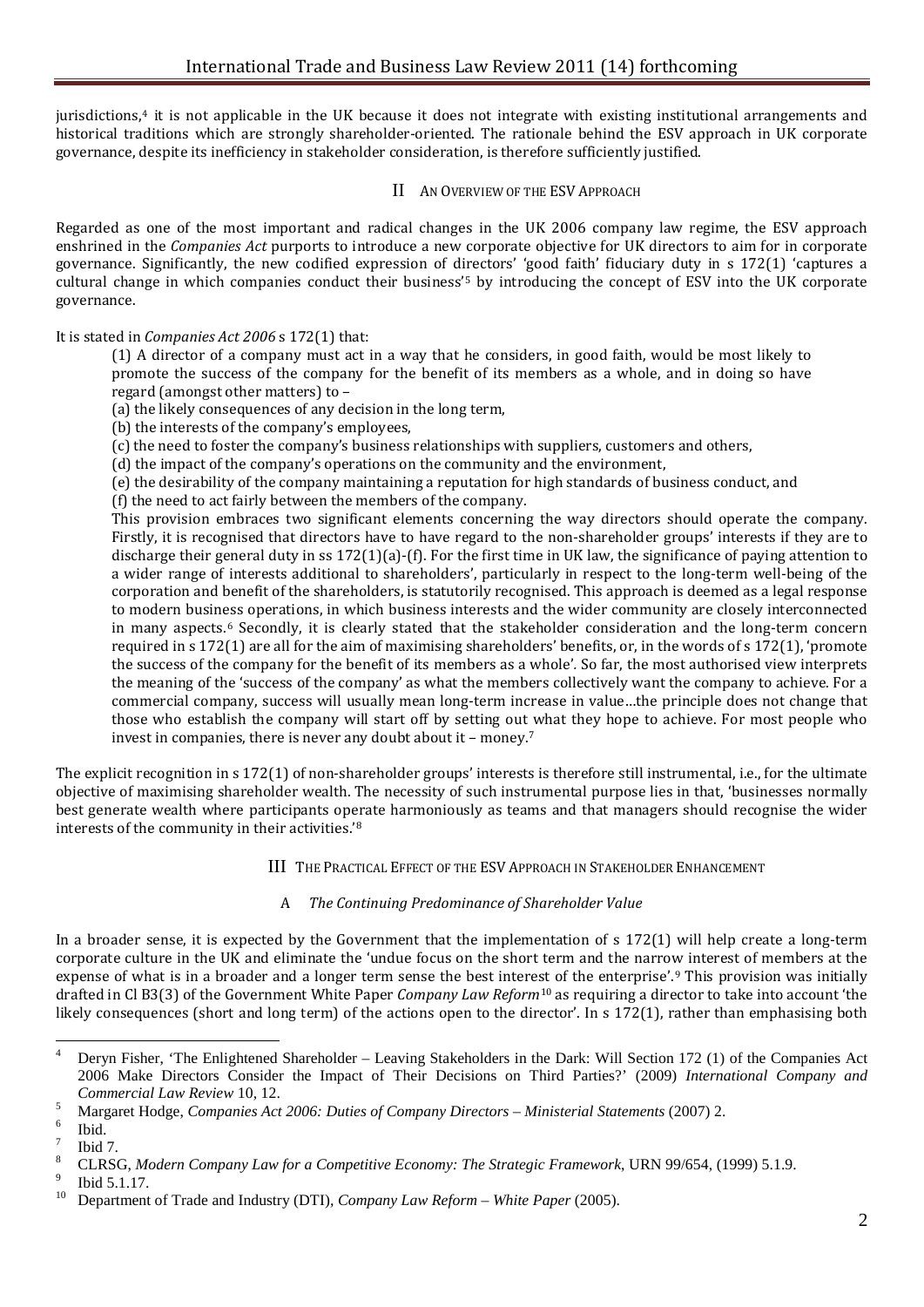short-term and long-term interests of the company, durable company development has been explicitly highlighted for directors to have regard to, which indicates the Government's attitude that it is the long-term that is more important.<sup>[11](#page-3-0)</sup>

Despite the Government's expectations in stakeholder enhancement, the practical perspective of this stipulation is not satisfactory: the predominance of shareholder value orientation has been entirely preserved under the ESV approach by the stipulation that stakeholder concerns are for the benefit of company members. In s 172(1), different expressions of 'act in the way' and 'have regard to' are respectively used in addressing directors' regard to shareholders' interests and stakeholders' interests. The phrase 'have regard to' indicates that the consideration of stakeholders' interests is purely at directors' di[scr](#page-3-1)etion and exercised only when such action would be beneficial to the paramount interests of shareholders*.* <sup>12</sup> According to s 172(1), directors would be obliged to act for the interests of shareholders, but not bound to act for stakeholders' interests as all they are required is to take those interests into account in good faith. If stakeholder consideration is in conflict with the consideration of the interests of shareholders, certainly the latter will supersede. Most of the UK shareholder-oriented factors constituting the 1985 company law structure, including fundamentals of directors' duty to act for shareholder's interests and shareholders' ultimate controlling rights, therefore continue to be preserved as the centre of the new company law framework.[13](#page-3-2)

# B *Practical Difficulties of ESV in Terms of Stakeholder Consideration*

In addition to the continuing predominance of the shareholder value paradigm, it is discovered that a number of obstacles effectively obstruct the enlightened impact of the ESV principle. This approach in the new company law statute offers little more than established common law principles in relation to stakeholder enhancement and would hardly make any practical difference.

# C *The Strong Influence of Shareholder-Oriented Common Law and Equity Principles on Statutory Duties*

Traditionally, directors' duties in the United Kingdom have been in a fragmented state, embodied in case law, statute law, codes and statements of best practice.[14](#page-3-3) To eliminate the considerable overlapping and duplications in this field, directors' duties have been codified and provided in the *Companies Act 2006* ss 171-177.

Nevertheless, considering the fact that the statutory duty of directors in the new company law regime is not an exhaustive list, the UK Government holds the view that despite the enactment of the statutory statement, the continuity between the common law and the statute should not be lost and common law rules and equitable principles may well continue to develop outside company law.[15](#page-3-4) It is provided in the *Companies Act 2006* s 170(3) and s 170(4) that the common law rules and equitable principles would remain important in the sense that new codified duties, when applied in practice, shall be interpreted by judges' discretion in the manner of the long-established common law rules and equity principles. As regards the interpretation of s 172(1), it is further provided in the Explanatory Note to the *Companies Act 2006* that this duty is not applied in the area 'where the statutory statement departs from current law'.[16](#page-3-5) Therefore, common law and equity principles regarding the traditional *good faith* fiduciary duty of directors, which were developed before the ESV approach, would shed significant light upon the interpretation of the ESV duty under s 172(1).

[The codified duties are] intended to enable the courts to continue to have regard to development in the common law rules and equitable principles applying to these other types of fiduciary relationships. The

<span id="page-3-0"></span><sup>&</sup>lt;sup>11</sup> Derek French, Stepehn Mayson and Christopher Ryan, *Mayson, French and Ryan on Company Law*, (Oxford: Oxford University Press, 24<sup>th</sup> ed, 2007) 457.<br><sup>12</sup> Andrew Keay, 'Section 172 (1) of the Companies Act 2006: An Interpretation and Assessment' (2007) 28 *Company Lawyer* 

<span id="page-3-1"></span><sup>106, 108.&</sup>lt;br><sup>13</sup> The Company Law Review did not agree on the statement that the current company law regime encourages a short-term view

<span id="page-3-2"></span>of directors' functions. The undue focus of corporate management and the narrow interests of company members in practice is explained as the established corporate law has not been well recognised or understood. See CLRSG, *Modern Company Law for a Competitive Economy – The Strategic Framework* (1999) 40: 'We do not accept that there is anything in the present law of directors' duties which requires them to take an unduly narrow or short-term view of their functions. Indeed they are

<span id="page-3-3"></span>obliged honestly to take account of all the considerations which contribute to the success of the enterprise.'<br>
<sup>14</sup> Saleem Sheikh, 'Company Law for the 21<sup>st</sup> Century: Part 2: Corporate Governance' (2002) 13 *Internationa* 

<span id="page-3-4"></span>*Commercial Law Review* 88. <sup>15</sup> DTI, *Companies Act 2006: Explanatory Notes* (29 May 2009) <http://www.opsi.gov.uk/acts/acts2006/en/ukpgaen\_20060046\_en.pdf> 305; Paul Omar, 'In the Wake of the Companies Act 2006: An Assessment of the Potential Impact of Reforms to Company Law' (2009) *International Company and Commercial Law Review* 44, 48.<br><sup>16</sup> Ibid 298-302.

<span id="page-3-5"></span>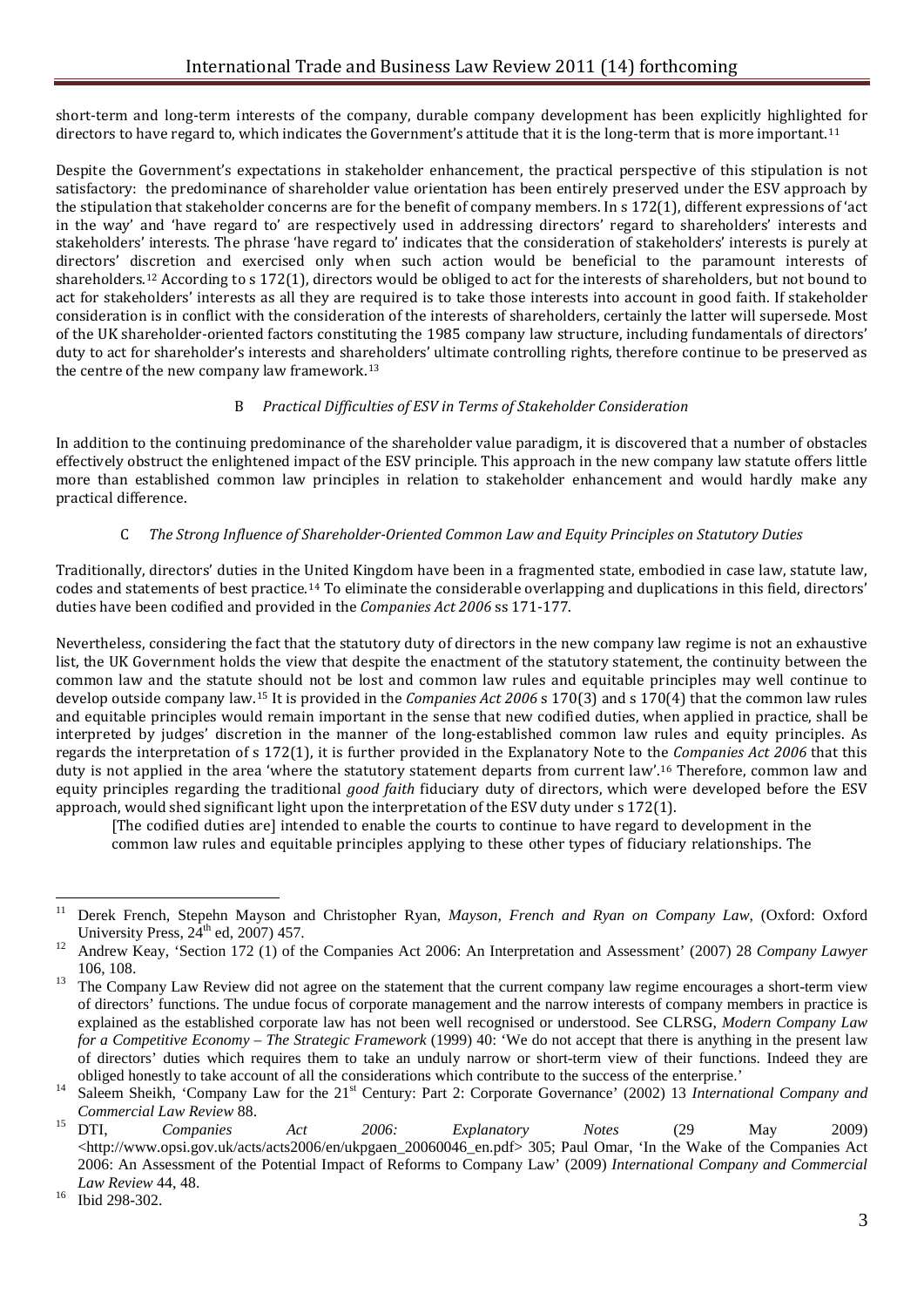advantage of that is it will enable the statutory duties to develop in line with relevant developments in the law as it applies elsewhere.<sup>[17](#page-4-0)</sup>

Given that there is no judicial precedent for the implementation of s 172(1), the interpretation of all open margins would be left as future work for the courts.[18](#page-4-1) It is well anticipated that under the strong influence of existing common law in support of the shareholder value paradigm, the extent to which directors can take into consideration stakeholders' interests under s 172(1) would be strictly constrained by the courts' interpretation.

In addition, it has been found that long before the ESV approach was introduced in the UK, similar principles had already been established in common law in the context of *ultra vires*, under which directors had been granted powers to take into consideration various stakeholders' interests and conduct appropriate action for their interests, provided that such managerial decision was capable of producing a return for shareholders in the future.[19](#page-4-2) The most famous judicial statement underlying this principle was from the judgment of Bowen, LJ in *Hutton v West Cork Railway Co*,[20](#page-4-3) 'the law does not say that there are to be no cakes and ale, but that there are to be no cakes and ale except such as are required for the benefit of the company.' The general doctrine embodied in the judgment is that directors can conduct business for the interests of non-shareholder groups, but only insofar as that will in the end, albeit indirectly, be for the benefit of shareholders. Considering the ESV principle in s 172(1) which states that '(directors act) to promote the success of the company for the benefit of its members as a whole, and in doing so must have regard to (other interests)' it is not difficult to find that the ESV principle does not practically extend the scope of this general doctrine in *Hutton*: the ultimate goal of directors prescribed by ESV is still the maximisation of benefits to shareholders and directors' consideration of constituencies' interests is still regarded as a means to achieve this ultimate objective. The establishment of the ESV approach in the 2006 company law regime certainly could not qualify as rapid progress towards the Continental stakeholder model, as the principle it advocates has already been acknowledged in English common law for more than a century.

# D *Effect of the Business Judgement Principle in Assessing s 172(1)*

It has been long established in common law that directors' fiduciary duty to act for the benefit of the company is governed by the business judgment principle, i.e., when assessing whether directors had breached this duty, the court will consider, in the opinion of directors rather than in the courts' own opinion, if the directors had acted bona fide in the interests of the company.[21](#page-4-4) According to Lord Greene MR in *Re Smith and Fawcett Ltd*,[22](#page-4-5) '[Directors of a company must act] bona fide in what they consider – not what a court may consider – is in the interests of the company, and not for any collateral purpose. In *Regentcrest plc v Cohen,* this subjective test was further interpreted in detail:

The question is not whether, viewed objectively by the court, the particular act or omission which is challenged was in fact in the interests of the company; still less is the question whether the court, had it been in the position of the director at the relevant time, might have acted differently. Rather, the question is whether the director honestly believed that his act or omission was in the interests of the company. The issue is as to the directors' state of mind. No doubt, where it is clear that the act or omission under challenge resulted in substantial detriment to the company, the director will have a harder task persuading the court that he honestly believed it to be in the company's interests; but that does not detract from the subjective nature of the test. *[23](#page-4-6)*

For decades this subjective standard has been the prevalent principle used for the UK and other Anglo-American jurisdictions, including UK courts, to assess directors' managerial decisions. As the central provision of the new Companies Act, s 172(1) has codified directors' fiduciary duty, requiring a director to 'act in the way he considers, in good faith, would be most likely to promote the success of the company 'for the benefit of its members as a whole'. This statutory statement,

<span id="page-4-0"></span> $17$ <sup>17</sup> Lord Goldsmith, *Companies Act 2006: Duties of Company Directors --- Ministerial Statements* (2007) 5-6.<br><sup>18</sup> Paul Omar, 'In the Wake of the Companies Act 2006: An Assessment of the Potential Impact of Reforms to Com

<span id="page-4-1"></span><sup>(2009)</sup> *International Company and Commercial Law Review* 44, 51; Bill Perry and Lynne Gregory, 'The European Panorama: Directors' Economic and Social Responsibilities' (2009) *International Company and Commercial Law Review* 25, 30; Luca Cerioni, 'The Success of the Company in s. 172(1) of the UK Companies Act 2006: Towards an 'Enlightened Directors' Primacy?' (2008) 4 *Original Law Review* 8, 24.

<span id="page-4-2"></span><sup>19</sup> Andrew Johnson, 'After the OFR: Can UK Shareholder Value Still Be Enlightened?' (2006) 7 *European Business* 

<span id="page-4-4"></span><span id="page-4-3"></span>*Organisation Law Review* 817, 825. <sup>20</sup> (1883) 23 Ch D 654. <sup>21</sup> John Birds et al, *Boyle and Birds*' *Company Law* (Jordan Publishing Ltd, 2007) 615; Derek French, Stepehn Mayson and Christopher Ryan, *Mayson, French and Ryan on Company Law* (Oxford University Press, 2007) 455. <sup>22</sup> [1942] Ch 304. <sup>23</sup> [2001] 2 BCLC 80.

<span id="page-4-5"></span>

<span id="page-4-6"></span>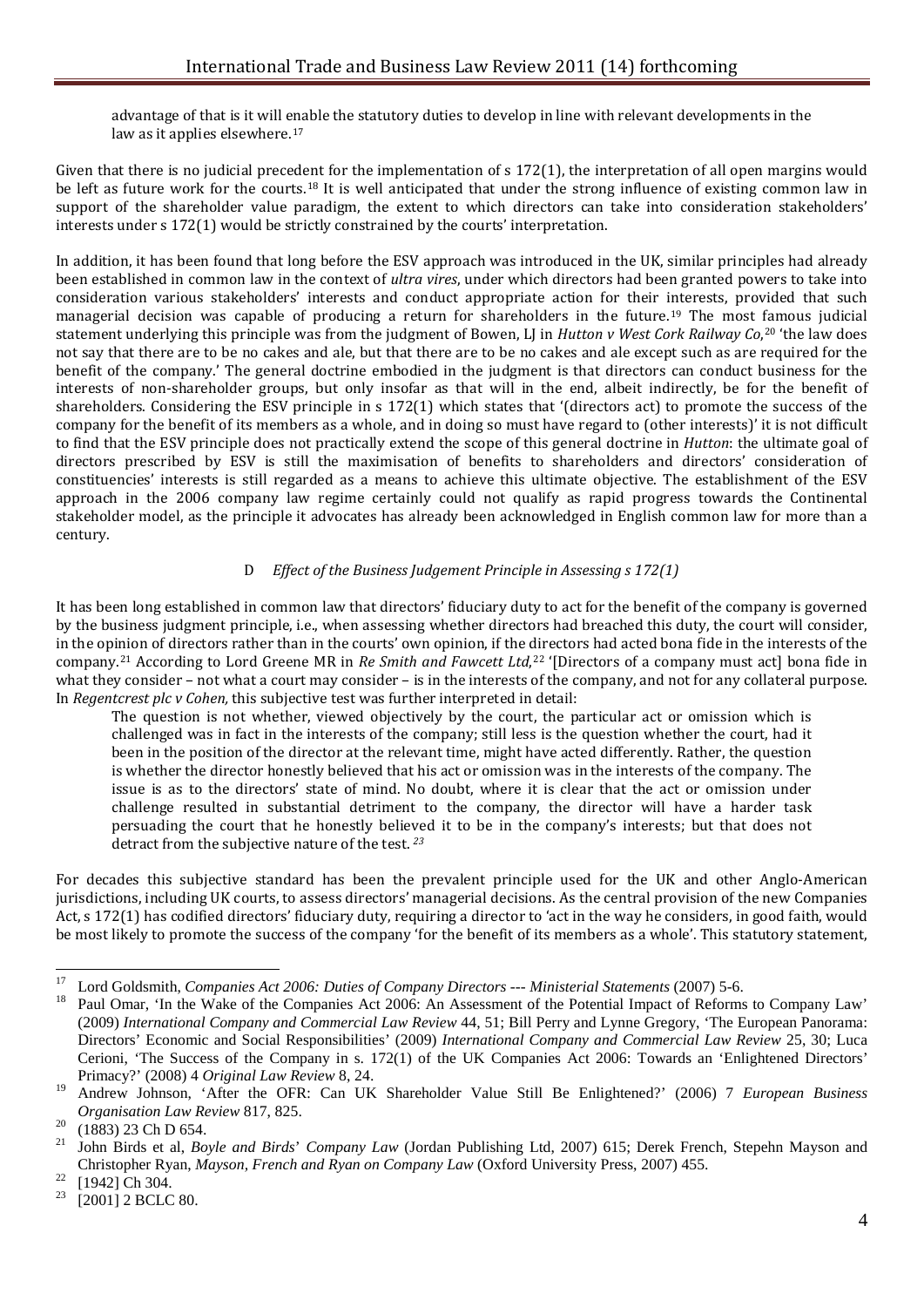nevertheless, provides neither procedural requirement nor practical criteria to assess directors' behaviour as regards what directors should achieve in order to fulfil the requirement of 'having regard to 'stakeholders' interest.<sup>[24](#page-5-0)</sup> The main requirement in s 172 appears to be 'good faith', which is explained by the Company Law Reform Bill Guidance as 'the decision as to what will promote success [of the company], and what constitutes such success, is *one for the directors' good faith judgment*. This ensures that business decisions on, for example, strategy and tactics are for the directors, and not subject to decision by the courts, subject to good faith*.*'[25](#page-5-1) It therefore appears that the business judgment rule will continue to apply to assess if a director is in breach of s 172(1), and 'unequivocally refers to a subjective test only'[26](#page-5-2): the court will see, in the way a director but not the court considers, if the director's act would be to promote the success of the company for the benefit of its members.

A major downside with this subjective standard is that it runs the risk of granting directors 'un[fe](#page-5-4)ttered discretion'[27](#page-5-3) and facilitating them to escape from their stakeholder consideration duty presented in ss 172(b)-(e).<sup>28</sup> It would be entirely up to directors' discretion to determine the proper extent of stakeholder consideration for the promotion of shareholders' interests. As long as the UK directors can prove they acted in good faith for the benefits of shareholders, it is unlikely that they would be held liable under s 172(1) for not considering stakeholders' interests. Coupled with the fact that shareholders are now statutorily entitled to derivative proceedings,[29](#page-5-5) predictably, directors would be more willing t[o r](#page-5-6)isk a technical breach of stakeholder consideration in practice than fail to promote the ultimate interests of shareholders.30

# E *The Lack of Remedy Support for Stakeholders under s 172(1)*

So far, most of the opposing voices challenging the enlightened impact of s 172(1) have arisen with respect to the *enforceability* of stakeholders' interests. Remedy methods stakeholders could rely on are mainly provided outside the scope of company law. There is no direct remedy support for stakeholders in the *Companies Act 2006* when directors fail to consider their interests listed out in ss 172(1)(a)-(f). As criticised, 'a right without a remedy is worthless'.[31](#page-5-7) In practice, there is a great chance that non-shareholder constituencies prescribed in s 172(1) will not be informed of directors' behaviour properly or in a timely manner as they are not participating in the corporate decision-making process. Even if they have found out that directors have breached s 172(1) by failing to take proper consideration of their interests, there would be no appropriate legal action available for them to take against the directors. In the *Companies Act 2006*, the remedy for breach of duties is either exercised by the company itself, or by shareholders who are the only constituency group entitled to bring legal action against directors.<sup>[32](#page-5-8)</sup> Obviously, it is impractical and highly impossible for shareholders to bear the time and cost of bringing litigation in the interests of other constituencies.

One could envisage them doing so if directors have failed to act so as to promote the success of the company for the benefit of the members or fail to have regard for the need to act fairly as between members (s 172 (1) (f)), but this is not so likely to occur, if at all, in circumstances where the directors fail to have regard for the other interests incorporated in s 172 (1), esp[eci](#page-5-9)ally when one takes into account the fact that there is likely to be a cost element in any derivative claim.<sup>33</sup>

<span id="page-5-0"></span> $24$ <sup>24</sup> Parliamentary Joint Committee on Corporations and Financial Services, Commonwealth of Australia, *Corporate Responsibility: Managing Risk and Creating Value*, (29 May 2009) <http://www.aph.gov.au/SENATE/committee/corporations\_ctte/completed\_inquiries/2004-

<span id="page-5-2"></span><span id="page-5-1"></span><sup>&</sup>lt;sup>25</sup> DTI, Guidance on Key Clauses to the Company Law Reform Bill (2005) 64.<br><sup>26</sup> Andrew Keay, 'Section 172(1) of the Companies Act 2006: an Interpretation and Assessment' (2007) 28 Company Lawyer<br>106.108.

<span id="page-5-4"></span><span id="page-5-3"></span><sup>&</sup>lt;sup>27</sup> CLRSG, Modern Company Law for a Competitive Economy: Developing the Framework, (2000) 2.11.<br><sup>28</sup> Deryn Fisher, 'The Enlightened Shareholder –Leasing Stakeholders in the Dark: Will Section 172(1) of the Companies Act 2006 Make Directors Consider the Impact of Their Decision on Third Parties?' (2009) *International Company and Commercial Law Review* 10, 15.

<span id="page-5-6"></span><span id="page-5-5"></span><sup>&</sup>lt;sup>29</sup> *Companies Act* 2006 s 260(1).<br><sup>30</sup> Deryn Fisher, 'The Enlightened Shareholder –Leasing Stakeholders in the Dark: Will Section 172(1) of the Companies Act 2006 Make Directors Consider the Impact of Their Decision on Third Parties?' (2009) *International Company and*  Commercial Law Review 10, 16.<br>
<sup>31</sup> Morey McDaniel, 'Bondholders and Stockholders' (1988) 13 Journal of Corporation Law 205, 209.<br>
<sup>32</sup> It is provided in s260(3) that a derivative claim may be brought by a member of the co

<span id="page-5-7"></span>

<span id="page-5-8"></span>respect of a cause of action arising from an actual or proposed act or omission involving breach of duty by a director of the company: *Companies Act* 2006 s260(1).

<span id="page-5-9"></span><sup>&</sup>lt;sup>33</sup> Andrew Keay, 'Section 172 (1) of the Companies Act 2006: An Interpretation and Assessment', (2007) 28 *Company Lawyer* 106, 109.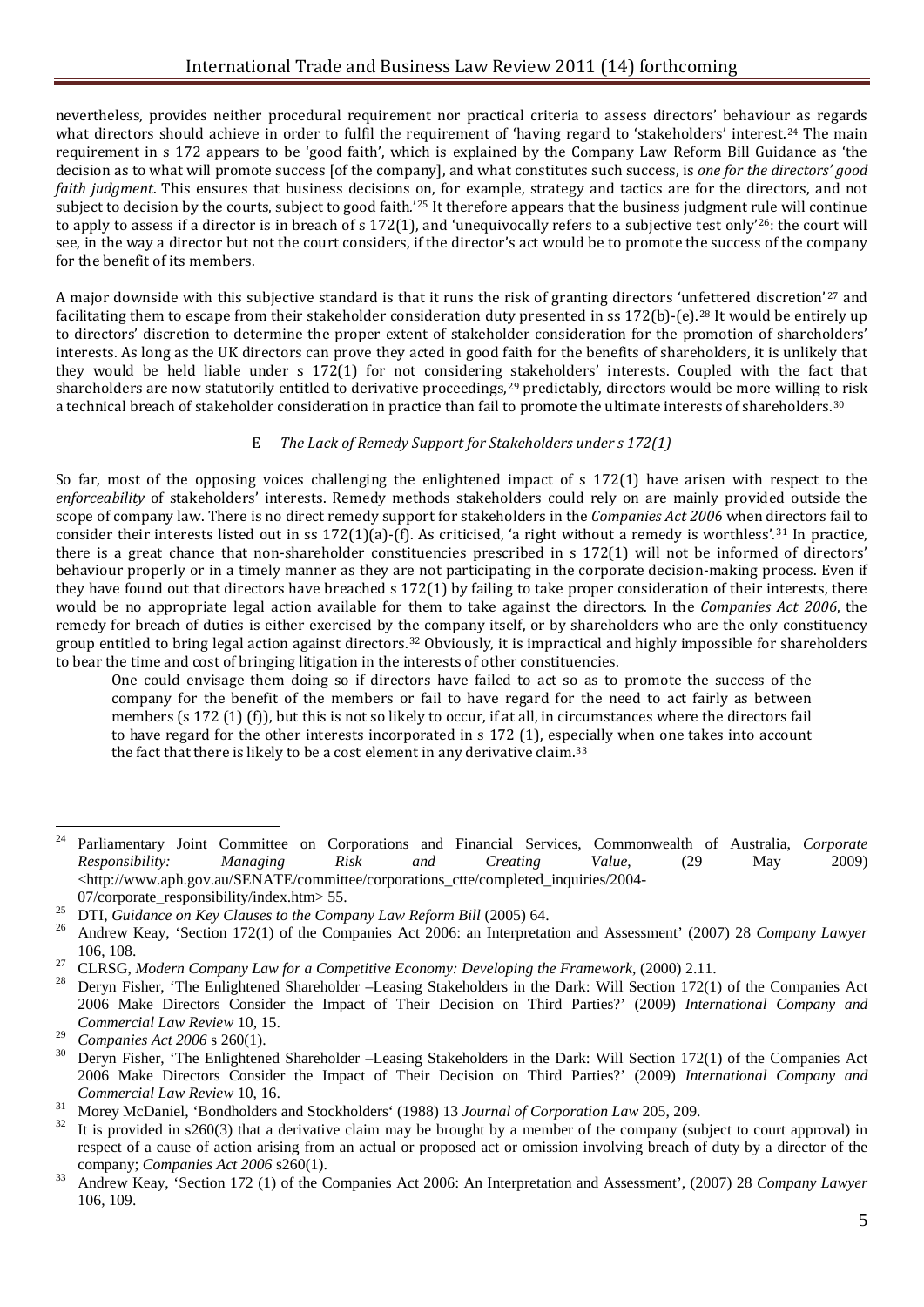The fact that only the company, via its shareholders, has the capacity to enforce this duty of stakeholder consideration therefore seriously challenges the practical effectiveness of this 'enlightened approach'.[34](#page-6-0)

# IV LIMITED IMPACT OF THE BUSINESS REVIEW

In addition to s 172(1), it is designated in the new company law regime that the ESV principle should also be embraced in the context of corporate disclosure. In s 417, it is required that the directors' report must contain a business review, including relevant information regarding stakeholder matters and social and environmental concerns, to the extent necessary for an understanding of the development, performance or position of the business of the company.

This Business Review provision was formulated on the basis of the preceding Operating and Financial Review (OFR) regime recommended by the CLRSG.[35](#page-6-1) Given that corporate disclosure has long been regarded as an important means of enhancing directors' accountability and improving corporate transparency,<sup>[36](#page-6-2)</sup> the OFR requirement, which significantly embraced disclosure on stakeholder issues, was regarded as a key mechanism for reinforcing the ESV principle.[37](#page-6-3) The disclosure practice suggested by the OFR Scheme also gained wide practical support of most large and quoted British firms even before it was mandatorily introduced. In a report issued by the Accounting Standards Board (ASB) in 1993, it was discovered that the relevant OFR disclosure requirement was complied with by more than 60 percent of listed companies at that time, [tho](#page-6-5)ugh with wide variations in content and consistency within the statement.[38](#page-6-4) Yet on[ly](#page-6-6) a few months after its introduction,39 this OFR measure was dramatically withdrawn as a piece of unnecessary 'red tape' <sup>40</sup> on the grounds that it might result in unnecessary burdens for directors and companies. The act of replacing the statutory OFR with the Business Review represents a backwards step in the corporate sector's commitment to the social and environmental agenda.<sup>[41](#page-6-7)</sup>

In general, the OFR report was expected to work as a central strategy to help investors gain greater insight into the longterm development and position of the company, and to subsequently relieve directors from short-term profit maximisation pressures. Therefore, it had a focus on the disclosure of strategic and forward-looking information. Under the OFR requirement, directors are required to disclose the business objectives and strategies, available resources, capital structure, trade policies, as well as main trends and factors underlying the development, performance and position of the company during the financial year. In contrast, in the new Business Review provision, the disclosure requirement is far less detailed regarding information for stakeholder groups and relevant corporate policies.<sup>[42](#page-6-8)</sup> Most importantly, under s 417, quoted companies are only expected to disclose environmental, employee, and social issues in the Business Review to the extent that they consider necessary for the understanding of the prospects of the company. Societal and stakeholder

<span id="page-6-0"></span><sup>34</sup> <sup>34</sup> John Birds et al, *Boyle and Birds*' *Company Law* (Jordans,  $6^{th}$  ed, 2007) 405.

<span id="page-6-1"></span><sup>35</sup> OFR was recommended by the CLRSG in their report. See CLRSG, *Modern Company Law for a Competitive Economy – Developing the Framework* (2000) 180.<br><sup>36</sup> For instance, see James Guthrie and Lee Parker, 'Corporate Social Reporting: A Rebuttal of Legitimacy Theory' (1989) 19

<span id="page-6-2"></span>*Accounting and Business Research* 343; Trevor Wilmshurst and Geoffrey Frost, 'Corporate Environmental Reporting: A Test

<span id="page-6-3"></span><sup>&</sup>lt;sup>37</sup> Cynthia Williams and John Conley, 'An Emerging Third Way? The Erosion of the Anglo-American Shareholder Value Construct' (2005) 38 *Cornell International Law Journal* 493, 516. <sup>38</sup> Charles Tiley, 'A Lost Opportunity on Reporting Rules' (2005) *Financial Times*, 29 November 2005; DTI, *Guidance on the* 

<span id="page-6-4"></span>*OFR and Changes to the Directors*' *Report* (2005).

<span id="page-6-5"></span><sup>&</sup>lt;sup>39</sup> On 22 March 2005 the Companies Act 1985 (Operating and Financial Review and Directors' Report etc.) Regulations 2005 (No 1011) finally came into force, statutorily requiring companies to produce an OFR for the financial year beginning on or after 1 April 2005 alongside the directors' report.

<span id="page-6-6"></span><sup>&</sup>lt;sup>40</sup> On 28 November 2005, the Chancellor of the Exchequer announced in a speech to the Confederation of British Industry (CBI) that the OFR was to be withdrawn. See News Room and Speeches, *Speech by the Rt. Hon. Gordon Brown MP, Chancellor of the Exchequer, at the CBI Annual Conference in London, The National Archive (29 May 2009)* <http://www.hm-

<span id="page-6-7"></span>treasury.gov.uk/speech\_chex\_281105.htm>. <sup>41</sup> Timothy Copnell and Julian Oram, *The End of the OFR – and Corporate Responsibility?* Accountant Age (29 May 2009) *<*http://www.accountancyage.com/accountancyage/comment/2148650/adequate-replacement>. For examples of criticism to the abolishment of OFR, see Andrew Johnson, 'After the OFR: Can UK Shareholder Value Still Be Enlightened?' (2006) 7 *European Business Organisation Law Review 817; John Birds et al, <i>Boyle and Birds*' *Company Law*, (Jodrans, 6<sup>th</sup> ed, 2007) 405.

<span id="page-6-8"></span><sup>&</sup>lt;sup>42</sup> Department of Business Enterprise and Regulatory Reform, *Table comparing the requirements of the Business Review and the Operating and Financial Review* (29 May 2009) The National Archives <http://www.berr.gov.uk/bbf/corp-govresearch/page21369.html>: A table has been produced by the Department for Business Enterprise and Regulatory Reform, which contains major comparisons of the main requirements of the Business Review and the Operating and Financial Review, principally from the amendments to the *Companies Act* 1985, inserted by SI 2005, No 1011.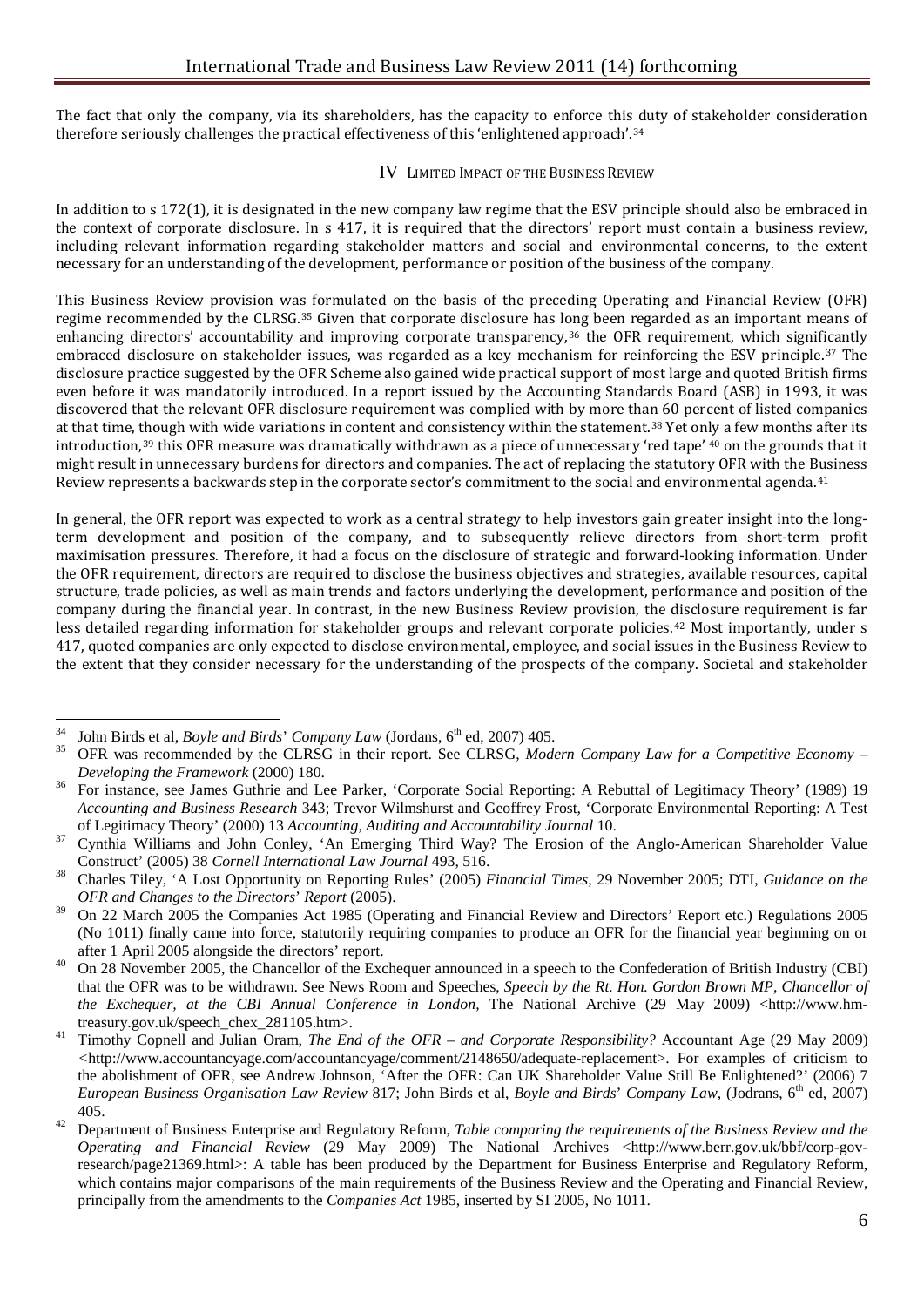disclosure is no longer mandatory and directors can freely decide whether or not to disclose such information.[43](#page-7-0) In addition, qualitative information disclosure is no longer mandatory after the OFR has been abolished, and (the disclosure of qualitative information) 'is just fog if it is not reported regularly and collected in a consistent and sensible way'[44](#page-7-1). The reason that the Business Review provision is far less detailed and weakly-focused in enhancing both the long-term strategy and stakeholder-related information disclosure, as claimed by the Government, is to 'keep regulatory burdens to a minimum'.[45](#page-7-2) Meanwhile, it also indicates that the enlightened impact expected of s 417 is going to be at a minimum level.

In terms of practical effect, it is also argued that the practical influence of the Business Review provision would not be as powerful as the OFR. The OFR standard was based on a detailed reporting standard published by the Accounting Standards Board in 1993, which provided a disclosure framework to help reporting companies define the content and scope of their OFRs.[46](#page-7-3) In contrast, there is no relevant supporting standard for the implementation of the Business Review. The lack of statutory standard support and heavily diluted auditing requirements of the Business Review requirement seriously undermine its practical effectiveness.[47](#page-7-4) The introduction of the Business Review therefore must be considered as a regressive movement away from enforcing the enlightened approach in corporate governance.<sup>[48](#page-7-5)</sup> The less satisfactory enlightened impact of the Business Review provision, nevertheless, indicates the unwillingness of the British Government to incur any change which would possibly disturb its traditional shareholder value regime. In Gordon Brown's speech in which the decision to repeal the OFR requirement was announced, the reluctance of the British Government to adjust its shareholder-oriented corporate governance practice to the pan-European convergence practice has been sufficiently revealed:

I've been concerned about what is called the gold-plating of European regulation, where in the process of translation, into the UK, we end up with additional and unn[ec](#page-7-6)essary burdens. … So we will abolish this (OFR) requirement and will reduce the burden placed on you. 49

#### V PATH DEPENDENCE AND COMPLEMENTARITY CONCERNS IN UK CORPORATE GOVERNANCE: THE PERSISTENCE OF SHAREHOLDER VALUE ORIENTATION

Further to previous discussions, it is presented in this section that path dependence theory, together with the paradigm of complementarity, effectively explains the rationale of systematic persistence of shareholder value orientation in the realm of UK corporate governance. According to these two theories, a corporate governance system is deeply embedded into its domestic environment through both its historical evolution and its coherence with interrelated national forces, involving political forces, legal influences and cultural backgrounds. Internal arrangements of the corporate governance system, for instance shareholder powers and labour relations, are therefore shaped by and complementary to local economic, social and legal contexts, which consequently leads to the persistence of the shareholder value paradigm in the UK.

# VI PATH DEPENDENCE THEORY AND THE COMPLEMENTARITY ARGUMENT

As a fairly new concept originated in the 1980s, the first well-known use of the term 'path dependence' in referring to the feature of persistence was by David in his article 'Clio and the Economics of QWERTY'.[50](#page-7-7) In this article, the continuing use of standard keyboard 'QWERTY' was applied as an example to illustrate the stability of path dependence concerns: because of the influence of a number of 'historical accidents', a relatively ineffective technology or approach could be 'locked in' and survive in practice for a long period, regardless of the available choice of more efficient technologies.[51](#page-7-8) The

<span id="page-7-0"></span> $43$  $^{43}$  *Companies Act* 2006 s417(5).

<span id="page-7-1"></span><sup>44</sup> Margaret Blair and Steven Wallman, *Unseen Wealth: Report of the Brookings Task Force on Intangibles* (2001) 59-60; Andrew Johnson, 'After the OFR: Can UK Shareholder Value Still Be Enlightened?' (2006) 7 *European Business* 

<span id="page-7-3"></span><span id="page-7-2"></span>

Organisation Law Review 817, 840.<br>
<sup>45</sup> John Birds et al, *Boyle and Birds' Company Law* (Jordans, 6<sup>th</sup> ed, 2007) 405.<br>
<sup>46</sup> Radley Yeldar's Seminar Guidance, *Goodbye OFR*, *Hello Business Review* (29 May 2009)<br>
<http://

<span id="page-7-4"></span><sup>&</sup>lt;sup>47</sup> David Williamson and Gary Lynch-Wood, 'Social and Environmental Reporting in UK Company Law and the Issue of Legitimacy' (2008) 8 *Corporate Governance* 128, 137. <sup>48</sup> Andrew Johnson, 'After the OFR: Can UK Shareholder Value Still Be Enlightened?' (2006) 7 *European Business* 

<span id="page-7-5"></span>*Organisation Law Review* 817, 840.

<span id="page-7-6"></span><sup>49</sup> Gordon Brown, *Full Speech by the RT Hon Gordon Brown MP to the CBI Interactive Conference* (29 May 2009) Confederation of Series of British Industry  $\langle$ http://www.cbi.org.uk/ndbs/press.nsf/0363c1f07c6ca12a8025671c00381cc7/ee59d1c32ce4ec12802570c70041152c?OpenDo

<span id="page-7-8"></span><span id="page-7-7"></span>

cument>.<br><sup>50</sup> Paul David, 'Clio and the Economics of QWERTY' (1985) 75 *American Economic Review* 332.<br><sup>51</sup> Reinhard Schmidt and Gerald Sprindler, 'Path Dependence, Corporate Governance and Complementarity' (2002) 5 *International Finance* 311.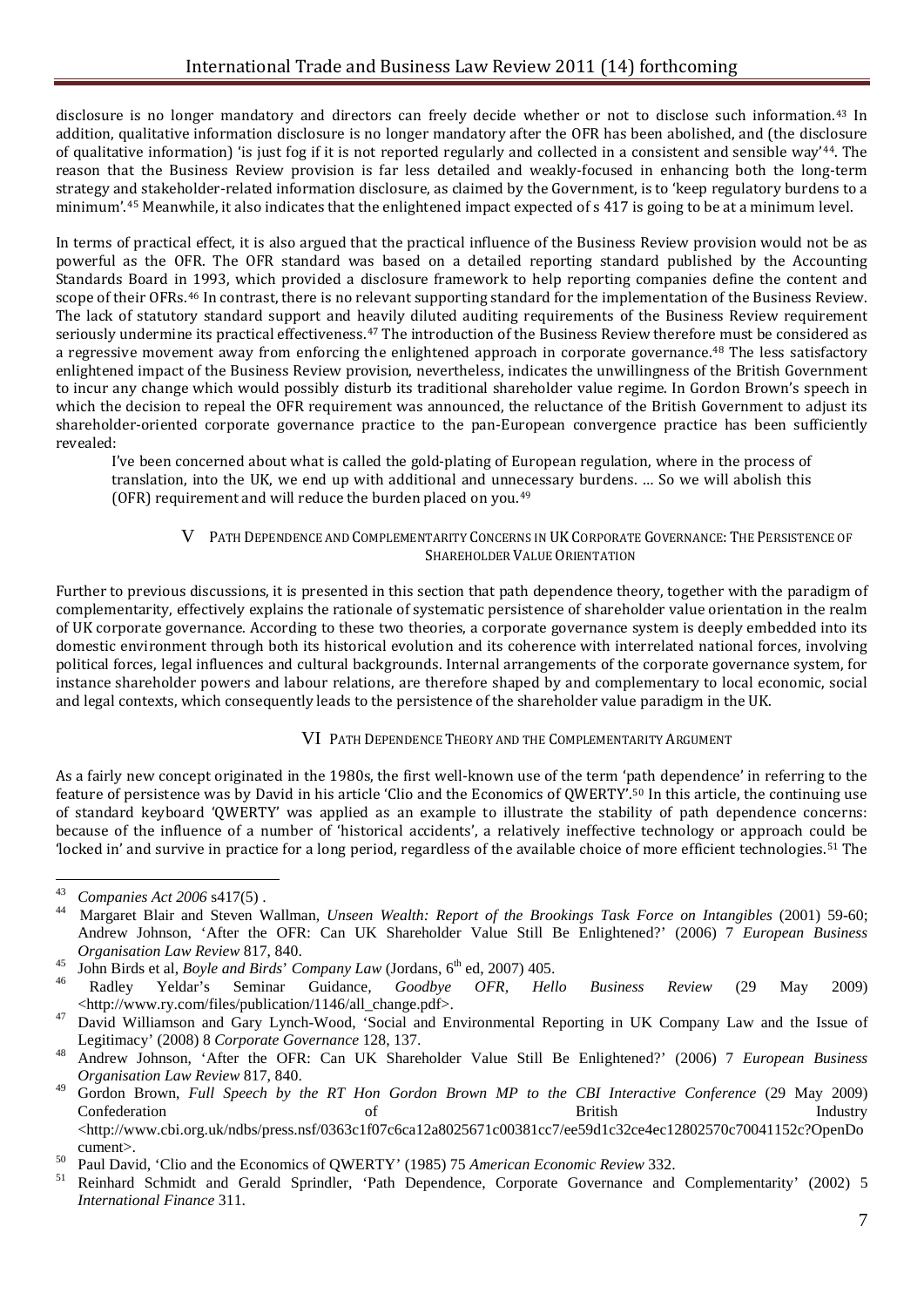path dependence theory has been further simplified by recent scholarship as 'history matters',[52](#page-8-0) and has been widely applied to explain various economic and legal phenomena, for instance, the long-term stability of economic institutions regardless of t[he](#page-8-3)ir competency,[53](#page-8-1) the evolution process of the common law system,[54](#page-8-2) and the 'lock in' factors under legal circumstances.55

The theory of path dependence was initially applied by Bebchuk and Roe in the realm of corporate governance to suggest that corporate governance systems of current major capitalist economies are unlikely to converge towards a single system based on 'best practice'.[56](#page-8-4) As argued, being part of the domestic framework, a corporate governance system has significant sources of path dependence, which include historical accidents, economic and political particulars of the domestic system.[57](#page-8-5) Recent scholarship further expands the scope of domestic path dependence concerns to involve cultural and legal elements,[58](#page-8-6) and institutional complementarities.[59](#page-8-7) The persistence of those sources significantly contributes to the stability of the domestic corporate governance system in the local socio-economic environment and the likelihood of continuing divergence of corporate ownership and governance practices among major economies.[60](#page-8-8) In particular, the combined employment of path dependence theory and the complementarity argument effectively explain the likely persistence of national-specific features in domestic corporate governance: fundamental changes cannot fully occur in a nation's system in the absence of changes of relevant traditions and complementary factors.

# VII IDENTIFYING THE ELEMENTS CONTRIBUTING TO UK SHAREHOLDER VALUE PERSISTENCE

# A *Historical and Economic Influence*

By examining the rich diversity of corporate ownership and governance among advanced economies, Bebchuk and Roe discovered the impact of historical evolution of governance structures in preserving domestic diversity. It is argued that the initial ownership and governance structure of an economy has overwhelming influence upon subsequent structure choices, through both its direct structural dependence and the accompanying corporate rules under which the subsequent structures are chosen.[61](#page-8-9)

By investigating the interdependence between corporate governance systems and matching economic structures, the conventional wisdom that growing competition in the business world would result in convergence in best practice in corporate governance<sup>[62](#page-8-10)</sup> is further effectively disputed. Elements of a national economic system, for example, the role of capital markets and banking sectors, and the extent of stock market capitalisation, play a crucial role in shaping features of

<span id="page-8-0"></span><sup>52</sup> Stephen Margolis and StanLiebowitz, 'Path Dependence, Lock-In, and History' (1995) 11 *Journal of Law, Economics and Organisation* 205; Klaus Heine and Wolfgang Kerber, 'European Corporate Laws, Regulatory Competition and Path Dependence' (2002) 13 *European Journal of Law and Economics* 47.

<span id="page-8-1"></span><sup>&</sup>lt;sup>53</sup> Douglass North, *Institutions*, *Institutional Change and Economic Performance* (Cambridge University Press, 1990).<br><sup>54</sup> Oona Hathaway, 'Path Dependence in the Law: The Course and Pattern of Legal Change in a Common L

<span id="page-8-2"></span><sup>86</sup> Iowa Law Review 601.<br><sup>55</sup> Clayton Gillette, 'Lock-in Effects in Law and Norms' (1998) 78 Boston University Law Review 813.<br><sup>56</sup> Lucian Bebchuk and Mark Roe, 'A Theory of Path Dependence in Corporate Governance and Owner

<span id="page-8-3"></span>

<span id="page-8-4"></span>

<span id="page-8-6"></span><span id="page-8-5"></span>

*Law Review* 127.<br><sup>57</sup> Ibid.<br><sup>58</sup> For the path dependence influence of the domestic cultural factor, see Sidney Gray, 'Towards a Theory of Cultural Influence on the Development of Accounting Systems Internationally' (1988) 24 *Abacus* 1; Amir Licht, 'The Mother of All Path Dependencies: Towards a Cross-Cultural Theory of Corporate Governance Systems' (2001) 26 *Delaware Journal of Corporate Law* 147. For the influence of the legal factor, see Rafael La Porta, et al, 'Legal Determinants of External Finance' (1997) 52 *Journal of Finance* 1131; Rafael La Porta et al, 'Law and Finance' (1998) 106 *Journal of Political Economy* 1113; John Coffee, 'The Future as History: The Prospects for Global Convergence in Corporate Governance and Its Implications' (1999) 93 *Northwestern University Law Review* 642.

<span id="page-8-7"></span> $59$  Complementarity refers to the situation where some key corporate institutions are built on one another and take enough of their value from their interaction so that changing one without changing the others is hard. Jeffrey Gordon and Mark Roe, *Convergence and Persistence in Corporate Governance* (2004) 5; Reinhard Schmidt and Gerald Sprindler, 'Path Dependence,

<span id="page-8-8"></span>Corporate Governance and Complementarity' (2002) 5 *International Finance* 311.<br>Lucian Bebchuk and Mark Roe, 'A Theory of Path Dependence in Corporate Governance and Ownership' (2000) 52 *Stanford*<br>Law Review 127.

<span id="page-8-9"></span><sup>&</sup>lt;sup>61</sup> Lucian Bebchuk and Mark J Roe, 'A Theory of Path Dependence in Corporate Governance and Ownership' (2000) 52 *Stanford Law Review* 127. <sup>62</sup> Henry Hansmann and Reinier Kraakman, 'The End of History for Corporate Law' (2001) 89 *Georgetown Law Journal* 439;

<span id="page-8-10"></span>Michael Jensen, *A Theory of the Firm: Governance, Residual Claims, and Organisational Forms* (Harvard University Press, 2000).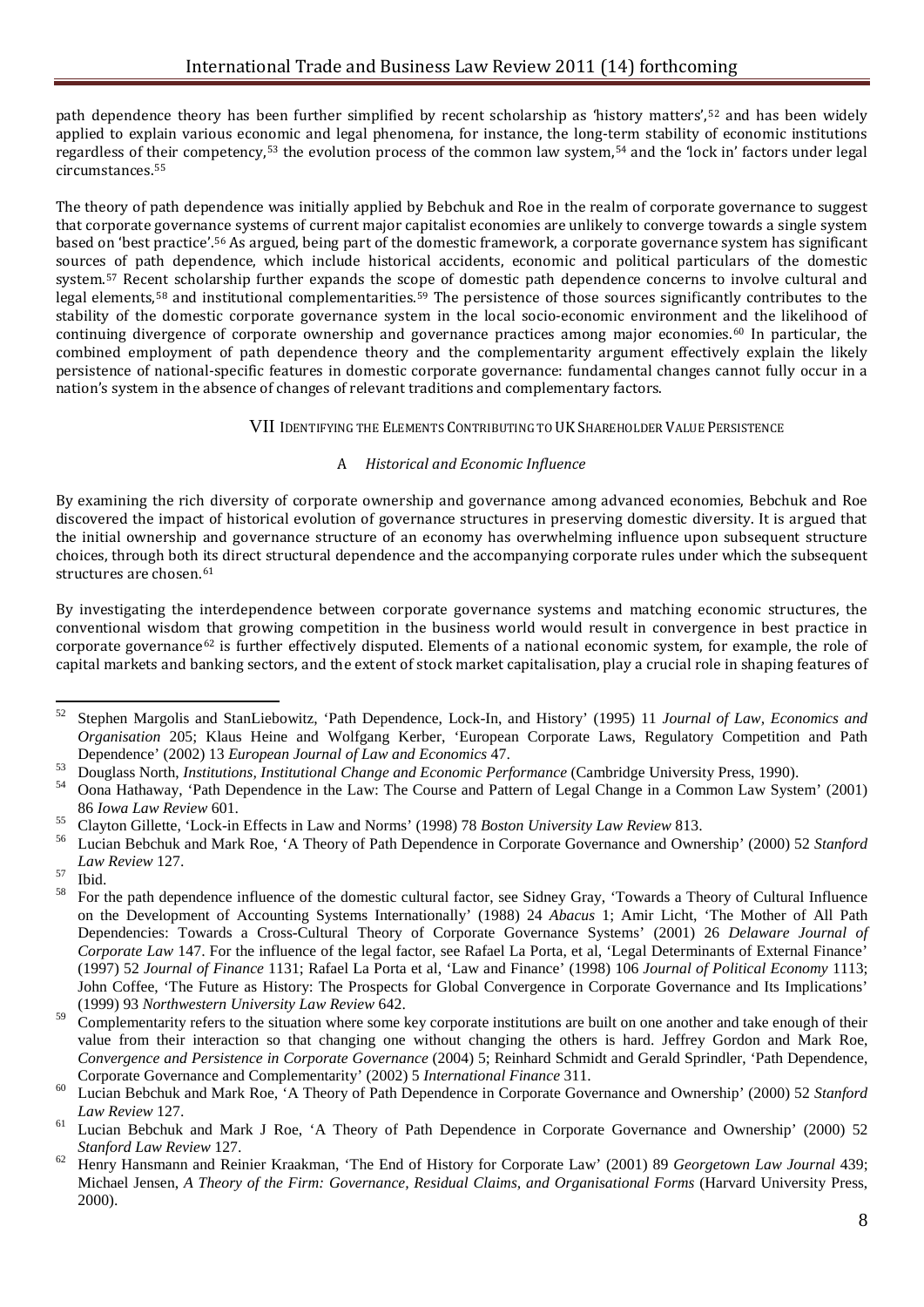the domestic corporate governance system, integrating it into the local environment and potentially obstructing it from taking on changes. 'Differences in the nature of firms and markets … might have all impeded, and might well continue to impede, convergence of corporate structures'.[63](#page-9-0) In related empirical research, it has been discovered that the form of governance largely depends upon the country's timing of entry into industrialisation and the extent of institutionalisation.[64](#page-9-1) The strong path dependence influence of both historical evolution and economic arrangements upon corporate governance has therefore been empirically asserted.

#### B *Political Influences*

In the light of the emergence of the political theory in the early 1990s, the effect of a nation's political and social arrangements on the continuity of domestic corporate governance features, in particular, the prevailing ownership and governance structure at the firm level, has been sufficiently addressed.[65](#page-9-2)

The political theory advocates that a corporate governance system fits into its national political structure and subsequently becomes one consistent 'package of ownership structures and political orientation'.<sup>[66](#page-9-3)</sup> Determinants in the political field, as argued, has a direct effect on the coherent features of the corporate governance system and act as an impeding force on its further reform. Without a substantial transformation of those political determinants, major reforms in the corporate governance field might generate negative returns due to the incompatibility between the new governance structure and the deep-rooted political framework. The traditional wisdom of economic efficiency being the driver of convergence, as argued, is only a relatively weak source of influence in politically constrained environments.<sup>[67](#page-9-4)</sup> Exemplifying the political theory, it is found that traditional American policies restraining the development of concentrated powers and ownership of financial institutions have had significant impact upon the formation of its dispersed ownership structure and further shaped its fundamental corporate governance feature - the separation of ownership and control.[68](#page-9-5)

#### C *Cultural Diversity*

'An essential feature of social systems is the inclusion of a system of societal norms, consisting of the value systems shared by major groups within a nation'.[69](#page-9-6) While the last few decades have seen a significant amount of literature analysing the converging and persisting prospects of national differences in corporate governance, most of the research merely focuses on the divergen[ce](#page-9-8) among corporate governance and eco[no](#page-9-9)mic systems, $70$  and leaves the cultural diversity among different nations, 'the mother of all path dependencies',71 ignored.72

<span id="page-9-0"></span><sup>&</sup>lt;sup>63</sup> Lucian Bebchuk and Mark Roe, 'A Theory of Path Dependence in Corporate Governance and Ownership' (2000) 52 Stanford Law Review 127, 132. <sup>64</sup> Neil Fligstein and Robert Freeland, 'Theoretical and Comparative Perspectives on Corporate Governance' (1995) 21 *Annual* 

<span id="page-9-1"></span>*Review of Sociology* 21. <sup>65</sup> Mark Roe, 'A Political Theory of American Corporate Finance' (1991) 91 *Columbia Law Review* 10; Mark Roe, *Strong* 

<span id="page-9-2"></span>*Managers, Weak Owners: the Political Roots of American Corporate Finance*, (Princeton University Press, 1994); Mark Roe, *Political Determinants of Corporate Governance: Political Context, Corporate Impact* (Oxford University Press, 2002); John Pound, 'The Rise of the Political Model of Corporate Governance and Corporate Control' (1993) 68 *New York University Law Review* 103. <sup>66</sup> Mark Roe, *Political Determinants of Corporate Governance: Political Context, Corporate Impact,* (Oxford University Press,

<span id="page-9-3"></span>

<span id="page-9-4"></span><sup>2002)</sup> vii.<br>
<sup>67</sup> John Coffee, 'The Future as History: The Prospects for Global Convergence in Corporate Governance and Its Implications'<br>
(1999) 93 Northwestern University Law Review 642, 646.

<span id="page-9-5"></span><sup>&</sup>lt;sup>68</sup> Mark Roe, *Political Determinants of Corporate Governance: Political Context, Corporate Impact, (Oxford University, 2002);* T Clarke, International Corporate governance (2007), 256. <sup>69</sup> Sidney Gray, 'Towards a Theory of Cultural Influence on the Development of Accounting Systems Internationally' (1988) 24

<span id="page-9-6"></span>

<span id="page-9-7"></span>*Abacus* 1, 4. 70 Douglass North, 'Economic Performance through Time' (1994) 84 *The American Economic Review* 359; Michael Rubach and Terrence Sebora, 'Comparative Corporate Governance: Competitive Implications of an Emerging Convergence' (1998) 33 *Journal of World Business* 167; LG Thomas III and Geoffrey Waring, 'Competing Capitalisms: Capital Investment in American, German, and Japanese Firms' (1999) 20 Strategic Management Journal 729.

<span id="page-9-8"></span><sup>&</sup>lt;sup>71</sup> Amir Licht, 'The Mother of All Path Dependencies: Towards a Cross-Cultural Theory of Corporate Governance Systems'

<span id="page-9-9"></span><sup>(2001) 26</sup> *Delaware Journal of Corporate Law* 147, 149. <sup>72</sup> Douglas Branson, 'The Very Uncertain Prospects of 'Global' Convergence in Corporate Governance' (2001) 34 *Cornell International Law Journal* 321, 325; Andrew West, 'Corporate Governance Convergence and Moral Relativism' (2009) 17 *Corporate Governance: An International Review* 107, 109.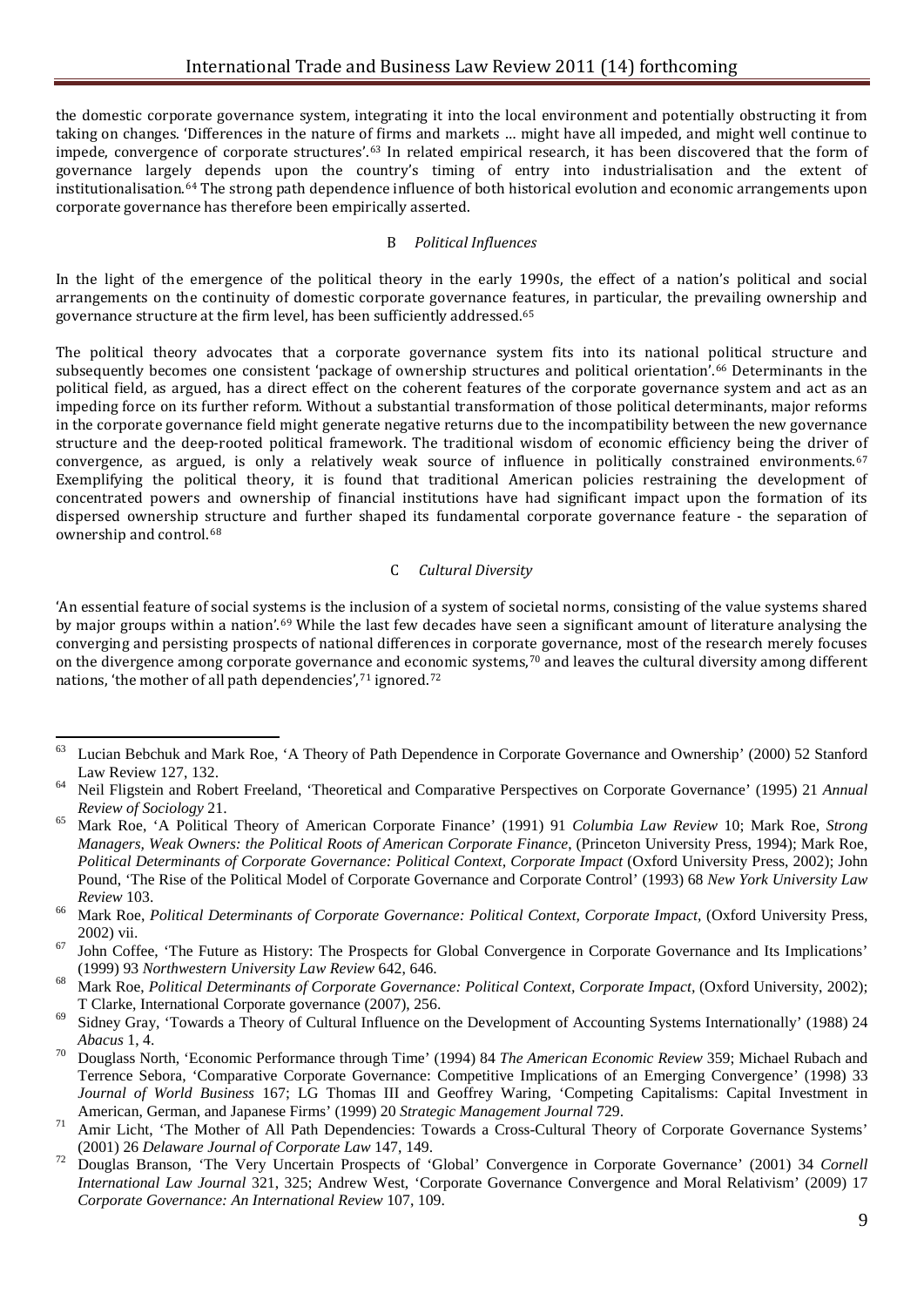A nation's culture, a system of societal or collectively held values,[73](#page-10-0) is of great significance in underpinning the configurations of major economic and legal structures, on which the national corporate governance system is based. In the search for explanations of distinct corporate governance types within particular national contexts, path dependence advocates demonstrate that the diversity of domestic socio-cultural settings has given rise to the variety of corporate governance models.[74](#page-10-1) '… A nation's culture might be more persistent than other factors believed to induce path dependence. Substantively, a nation's unique set of cultural values might indeed affect – in a chain of causality – the development of that nation's laws in general and its corporate governance system in particular.'[75](#page-10-2) The convergence argument that different corporate governance types will be generalised into a superior corporate governance model has been refuted on the grounds that each model has developed on the basis of, and has comparative advantages in, its domestic setting. 'As societal values develop so those exercising power and influence over companies will adopt policies and attitudes which reflect these developments.'[76](#page-10-3)

The complementarity effect of domestic cultural factors upon corporate governance also refutes the doubt cast on the rationale of path dependence theory. Roe's path dependence theory, in particular, the political dependence argument, was challenged by Cheffins on the grounds that it could not offer a convincing explanation for the formation of Berle-Means shareholder-centred corporations in the UK.<sup>[77](#page-10-4)</sup> It was discovered that unlike the situation in America, financial regulations in the UK did not prevent banks or insurance companies from owning companies' shares or taking an active part in corporation business.[78](#page-10-5) Nevertheless, taking into consideration the relevance of national culture, it could be found that what really prevented UK financial institutions from taking on responsibility for companies' daily operations was the strong influence of the profit-seeking and liquid business culture, which was sufficiently demonstrated in their industry policies.[79](#page-10-6) This sufficiently proves the influence of cultural input in determining the types of corporate governance structures, and asserts the rationale of path dependence and complementarity in maintaining the salient features of domestic corporate governance.

# D *The Legal Influence*

In addition to Roe's political theory which attributes the formation of American dispersed share ownership to its political determinants, an alternative explanation has recently been developed by La Porta et al, arguing that the dispersed ownership structure and liquid markets in America were actually based on its strong legal tradition of minority shareholder protection.<sup>[80](#page-10-7)</sup>

It was argued by Coffee that though the political theory advocated by Roe and the legal theory suggested by La Porta et al have some synthesis in common, they lead to contradictory perspectives in terms of corporate governance convergence: the political theory was pessimistic about the likelihood of convergence by arguing that the persisting forces of political determinants are unlikely to be overcome, while the legal hypothesis holds positive views regarding convergence towards the Anglo-American end by arguing that a legal regime that protects public shareholders has important long-term competitive advantages and will attract corporate migrants.[81](#page-10-8)

<span id="page-10-0"></span><sup>&</sup>lt;sup>73</sup> Sidney Gray, 'Towards a Theory of Cultural Influence on the Development of Accounting Systems Internationally' (1988) 24 *Abacus* 1, 4.

<span id="page-10-1"></span><sup>&</sup>lt;sup>74</sup> Amir Licht, 'The Mother of All Path Dependencies: Towards a Cross-Cultural Theory of Corporate Governance Systems' (2001) 26 *Delaware Journal of Corporate Law* 147, 149; Douglas Branson, 'The Very Uncertain Prospects of 'Global' Convergence in Corporate Governance' (2001) 34 *Cornell International Law Journal* 321, 325; Andrew West, 'Corporate

<span id="page-10-2"></span>Governance Convergence and Moral Relativism' (2009) 17 Corporate Governance: An International Review 107, 109.<br>
<sup>75</sup> Amir Licht, 'The Mother of All Path Dependencies: Towards a Cross-Cultural Theory of Corporate Governance

<span id="page-10-4"></span><span id="page-10-3"></span><sup>&</sup>lt;sup>76</sup> CLRSG, *Modern Company Law for a Competitive Economy: the Strategic Framework* (1999) 5.1.3.<br><sup>77</sup> Brian Cheffins, 'Putting Britain on the Roe Map: The Emergence of the Berle-Means Corporation in the United Kingdom' a cited in Joseph McCahery et al., *Corporate Governance Regimes, Convergence and Diversity* (Oxford University Press , 2002) 147. <sup>78</sup> For more information, see Herbert Jacobs, *Grant on the Law Relating to Bankers and Banking Companies* (Butterworths,

<span id="page-10-5"></span><sup>1923) 579;</sup> Mark Roe, *Strong Managers, Weak Owners: The Political Roots of American Corporate Finance* (Princeton

<span id="page-10-6"></span>University Press, 1994) 201.<br>
<sup>79</sup> Michael Collins, *Banks and Industrial Finance in Britain 1800-1939* (Macmillan Education, 1991) 36, 41, 49, 69-71; David<br>
Kynaston. *The City of London. Volume II: Golden Years* (Oxford

<span id="page-10-7"></span>Rafael La Porta et al, 'Legal Determinants of External Finance' (1997) 52 Journal of Finance 1131; Rafael La Porta et al, 'Law and Finance' (1998) 106 *Journal of Political Economy* 1113; Rafael La Porta, F Lopez-de-Silanes and A Shleifer,

<span id="page-10-8"></span><sup>&</sup>lt;sup>81</sup> John Coffee, 'The Future as History: The Prospects for Global Convergence in Corporate Governance and Its Implications' (1999) 93 *Northwestern University Law Review* 642, 705.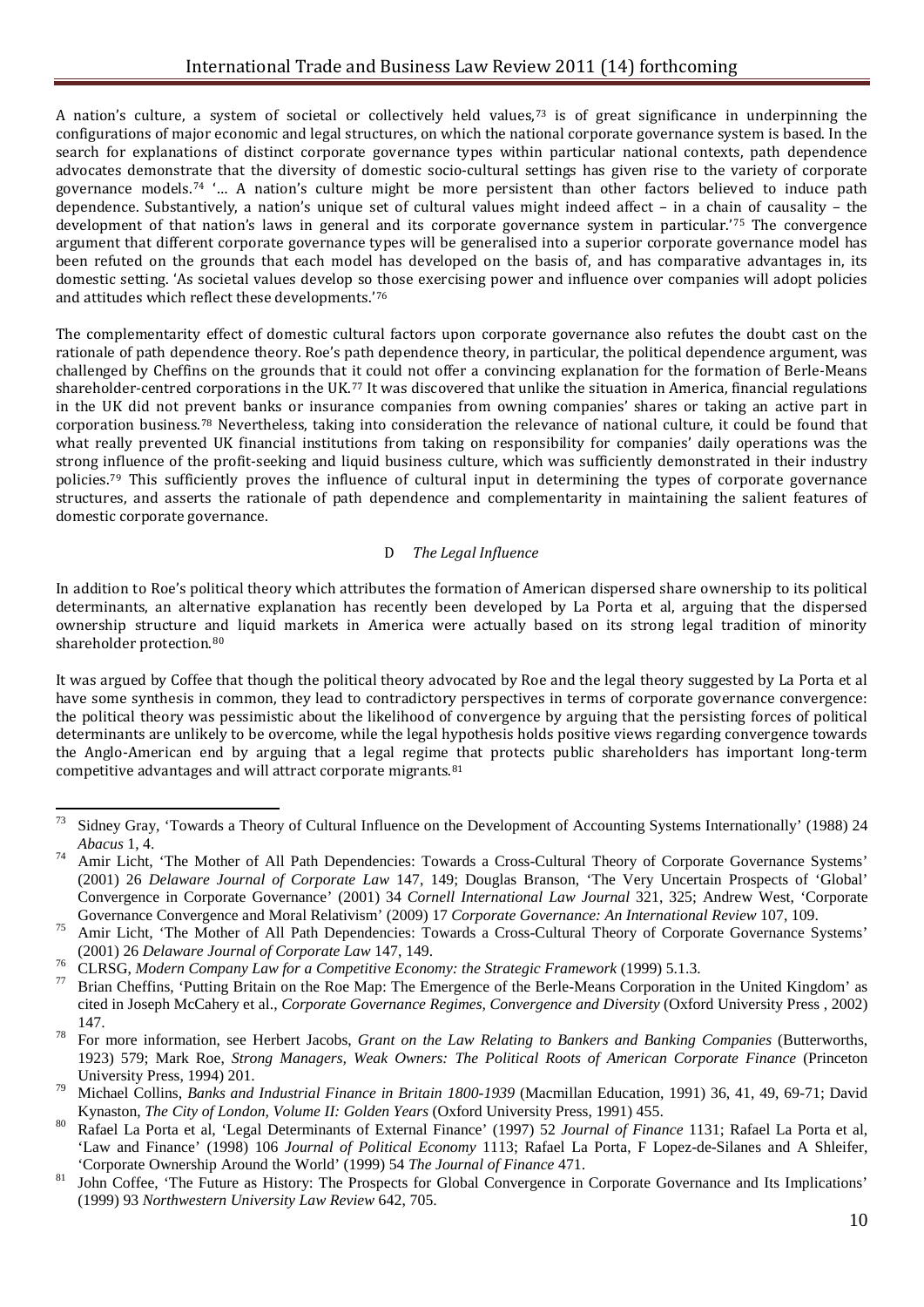From the authors' point of view, both of these two theories are correct as regards the path dependence effect of political and legal factors, but also partially biased in terms of the convergence/divergence perspective owing to the fact that each of them only represents the complementary effect of one social element on the whole corporate governance system. The dispersed ownership regime in Anglo-American countries was actually formed on the basis of a wide range of mixed factors. Other than the political influence and the legal regime of minority shareholder protection emphasised by political and legal theorists, other complementary concerns also shed light upon the formation of the dispersed ownership structure, for instance, the liberal cultural tradition and liquid market mechanisms in America. The formation and development of a regime is based on the mutual effects of a collection of domestic elements, which all need to be taken into account.

### E *Institutional Complementarities*

Furthering path dependence theory, complementarity theory considerably strengthens the legitimacy of national persistence of governance structures by discussing the significance of the complementary consistency of elements within a given system.[82](#page-11-0) Those complementary elements in the realm of corporate governance include the distribution of ownership and residual decision rights; the distribution of residual claims and shareholdings; the board structure and the composition of the supervisory board; the objective of the firm to which management is bound; the general structure of corporate law; the quality of accounting information for shareholders; the role and function of the stock market; access to capital markets; the role of takeovers; and the role of employees in corporate decision making.<sup>[83](#page-11-1)</sup> Given the fact that partial changes to individual elements will not fit together well with the rest of the complementary elements, the reformed system would not be as efficient as the old system unless fundamental alterations can be made to 'the different elements of an economic, social and legal system in which governance is embedded'.[84](#page-11-2) The likelihood of persistence of existing elements among corporate governance systems therefore is significantly increased.

Recent empirical research further asserts the rationale of path dependence and complementarity and indicates the continuing persistence of national divergence in corporate governance. In Wojcik's recent research, data of nearly 300 of the largest European companies was collected and analysed to discover the state of firms' corporate governance in 2000 and 2003 and changes between 2000 and 2003 across countries, groups of countries and industries.[85](#page-11-3) It was discovered that the European corporate governance landscape is still diverse despite some marginal evidence of convergence, and differences among countries are significantly overwhelming differences among industries.<sup>[86](#page-11-4)</sup> This effectively proves that the unique inputs of each country have contributed to diversified structures in the field of corporate governance, and these distinguishing features of corporate governance are likely to be preserved in various domestic contexts as an integrated part of national patterns of governance.

#### VIII PATH DEPENDENCE EFFECT IN UK CORPORATE GOVERNANCE: FACTORS CONTRIBUTING TO THE PERSEVERANCE OF SHAREHOLDER VALUE ORIENTATION

The interconnections between a nation's corporate governance system and its domestic elements practically ensure the comparative advantage of the given corporate governance system within its local environment and further prevents this system from transforming to other patterns. As stated, 'corporate governance consists not simply of elements but of

<span id="page-11-0"></span><sup>82</sup> <sup>82</sup> For further discussion on institutional complementarity, see Reinhard Schmidt and Gerald Sprindler, 'Path Dependence, Corporate Governance and Complementarity' (2002) 5 *International Finance* 311; Bruno Amable, 'Institutional Complementarity and Diversity of Social Systems of Innovation and Production' (2000) 7 *Review of International Political Economy* 645; Richard Deeg, 'Path Dependency, Institutional Complementarity, and Change in National Business Systems' as cited in Glenn Morgan and Eli Moen, *Changing Capitalisms? Internationalisation, Institutionalisation and Systems of Economic Organisation* (Oxford University Press, 2006) 21.<br><sup>83</sup> Reinhard Schmidt and Gerald Sprindler, 'Path Dependence, Corporate Governance and Complementarity' (2002) 5

<span id="page-11-1"></span>*International Finance* 311, 321-322.<br><sup>84</sup> Reinhard Schmidt and Gerald Sprindler, 'Path Dependence, Corporate Governance and Complementarity' (2002) 5

<span id="page-11-2"></span>

<span id="page-11-3"></span>*International Finance* 311, 327. <sup>85</sup> Dariusz Wojcik, *Convergence in Corporate Governance: Empirical Evidence from Europe 2000-2003* (2004) Social Science Research Network <http://ssrn.com/abstract=559424>.<br>Ibid 1. There has also been indication of the interrelationship between industry differences and diversified structures in

<span id="page-11-4"></span>corporate governance in recent research. It will not be discussed in detail as this article primarily focuses on the comparative differences among national corporate governance systems. For the significance of industry differences in shaping the diversity of corporate governance structures, see Clas Bergstrom and Kristian Rydqvist, 'The Determinants of Corporate Ownership' (1990) 14 *Journal of Banking and Finance* 137; Øyvind Bøhren and Bernt Ødegaard, *The Ownership Structure of Norwegian Firms: Characteristics of an Outlier* (2000).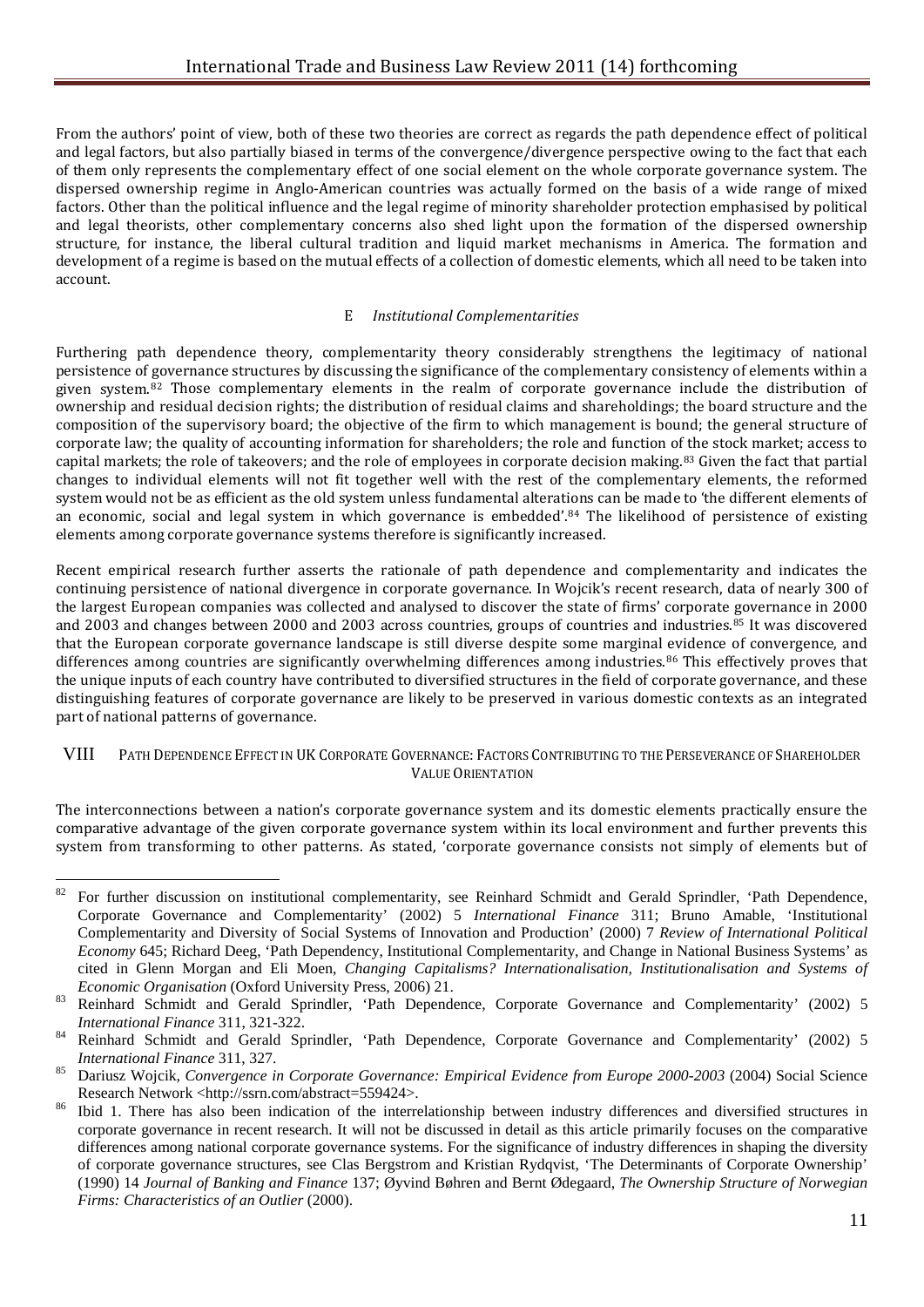systems … Transplanting some of the formal elements without regard for the institutional complements may lead to serious problems later, and these problems may impede, or reverse, convergence.'[87](#page-12-0) In the case of the UK, it is found that the persistence of shareholder value orientation in corporate governance could be attributed to a number of significant concerns of path dependence and complementarity, involving historical, political and cultural arrangements of the UK national model.[88](#page-12-1)

#### A *Historical and Economic Dependence*

A major driver of the predominance of shareholder value in the UK is its mature market systems, which constitute a salient feature of its market-based economy. In the UK, equity markets are the primary source of capital with most stocks relatively dispersed among shareholders.[89](#page-12-2) Corporate control is often fulfilled by outside market factors and shareholders mainly exercise their influence by buying or selling shares on liquid equity markets that reward performing companies with higher share prices.<sup>[90](#page-12-3)</sup> Under increasing market forces for corporate control, particularly hostile takeovers, the shareholder-centred governance objective has been significantly reinforced in UK practice,<sup>[91](#page-12-4)</sup> and corporations are under high pressures to provide a high degree of transparency and accountability to markets and capital providers – shareholders.[92](#page-12-5)

The early development and high degree of industrialisation of the UK economy have also facilitated the predominance of shareholder value orientation in practice.<sup>[93](#page-12-6)</sup> Compared to Germany, France and other Continental European countries, the UK's industrialisation took place in a much earlier period and in a more thorough way. It brought technology innovation, increasing productivity, the division of labour, and most importantly, the development of trade and business which largely facilitated UK market liquidity and shareholder orientation. By 1890, the UK had almost completed its transformation from an agrarian economy to an industrial one and become the world's first industrial nation.[94](#page-12-7) At the same time, Continental European countries were still characterised by agricultural economies and the industrialisation progress was much slower. Just before World War I, agriculture in France continued to provide employment for up to 41 percent of the total labour force and 35 percent of the overall national income.<sup>[95](#page-12-8)</sup> In contrast, Britain in the same period had only 8 percent of the workforce dedicated to the land, and agriculture accounted for only 5 percent of total domestic production.[96](#page-12-9)

The political and legal environments at that given time in the UK were very supportive of its industrialised economy, which further contributed to the development of shareholder value orientation. In terms of political support, the UK feudal system at that time which focused on estates and property rights was not as influential and persistent as its counterparts in France and other Continental countries. In terms of legal support, there had been few legal restrictions upon the right to trade in land, which facilitated land trade at a really early stage.<sup>[97](#page-12-10)</sup> All these historical concerns essentially contributed to

.<br>-

<span id="page-12-1"></span><span id="page-12-0"></span><sup>&</sup>lt;sup>87</sup> Jeffrey Gordon and Mark Roe, *Convergence and Persistence in Corporate Governance* (2004) 6.

<sup>88</sup> For the definition of a national model, see Bruno Amable, 'Institutional Complementarity and Diversity of Social Systems of Innovation and Production' (2000) 7 *Review of International Political Economy* 645, 667: 'The 'coherence' of a given system – a 'national' model for instance, defined as the set of interrelated national institutions – is then the expression of the complementarity between specific institutional arrangements and the outcome in terms of economic performance.'

<span id="page-12-2"></span><sup>89</sup> Marco Becht and Ailsa Röell, 'Blockholdings in Europe: An International Comparison' (1999) 43 *European Economic Review*  1049; John Coffee, 'The Rise of Dispersed Ownership: The Roles of Law and the State in the Separation of Ownership and Control' (2001) 111 *Yale Law Journal* 1.

<span id="page-12-3"></span><sup>90</sup> Thomas Clarke, *International Corporate Governance: A Comparative Approach*, (Rouledge, 2007), 94.

<span id="page-12-4"></span><sup>91</sup> Anant Sundaram and Andrew Inkpen, 'The Corporate Objective Revisited' (2004) 15 *Organisation Science* 350.

<span id="page-12-5"></span>Dirk Matten and Jeremy Moon, "Implicit' and 'Explicit' CSR: A Conceptual Framework for a Comparative Understanding of Corporate Social Responsibility' (2008) 33 *Academy of Management Review* 404, 407.

<span id="page-12-6"></span><sup>&</sup>lt;sup>93</sup> For support on the interconnection between industrialisation and the corporate objective, see footnote 64 and relevant text.<br><sup>94</sup> Alfred Chandler, *Scale and Scope: The Dynamics of Industrial Capitalism* (Harvard Uni

<span id="page-12-7"></span>

<span id="page-12-8"></span><sup>95</sup> Patrick O'Brien, 'Path Dependency, or Why Britain Became an Industrialized and Urbanized Economy Long Before France' (1996) 49 *The Economy History Review* 213, 214; also see Maurice Lévy-Leboyer and Francois Bourguignon, translated by

<span id="page-12-9"></span>Jesse Bryant and Virginia Perotin, *The French Economy in the Nineteenth Century* (Cambridge University Press, 1990) 294.<br>Roderick Floud, 'Britain 1860-1914' as cited in Roderick Floud and Donald McCloskey (ed), *The Econo since 1700 II: 1860-1939* (Cambridge University Press, 1994) 1, 18; Phyllis Deane and William Cole, *British Economic* 

<span id="page-12-10"></span><sup>&</sup>lt;sup>97</sup> In contrast, in the most parts of France, legal and other customary codes restricted the possibility of land trade, which enhanced the agricultural economy and restricted the development of industrialised economy. For more details see Alan Macfarlane, *The Origins of English Individualism*, *The Family, Property and Social Transition* (Oxford University Press, 1978); Gordon Mingay, *The Gentry: The Rise and Fall of a Ruling Class* (Longman, 1976); Peter Roebuck, *Yorkshire Baronets, 1640-1760* (Oxford University Press, 1980); Joan Thirsk, 'The European Debate on Customs of Inheritance, 1500-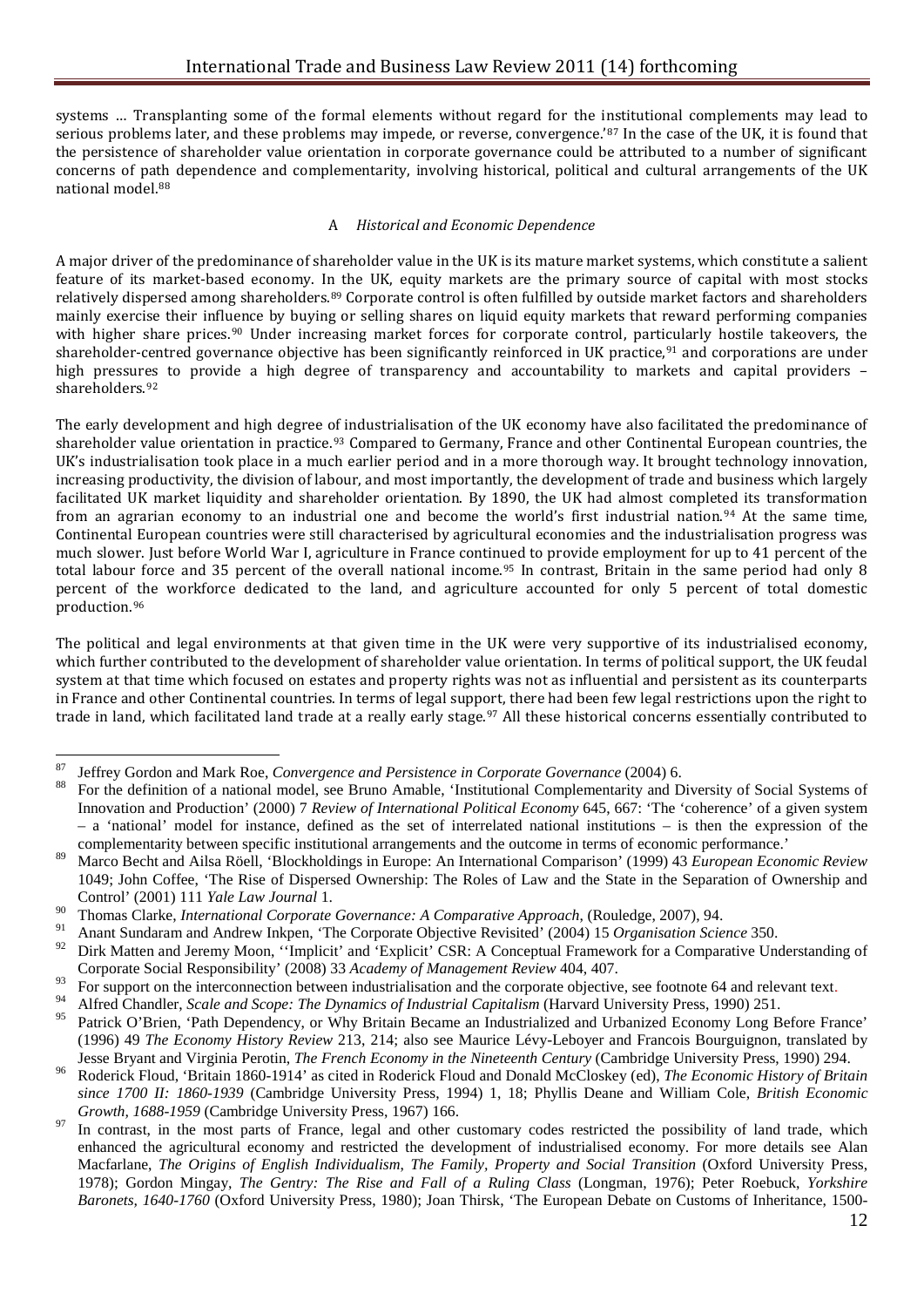the growth of market liquidity, the rapid industrial/commercial development and the predominance of shareholder value orientation in the UK.

#### B *Political Influence*

The influence of the political realm, despite its complexity, has shed significant light upon features of British securities markets, governance structures and other economic elements. In particular, the interrelationship between political determinants and the development of shareholder-oriented corporate governance arrangements adequately asserts the rationale of political theory.

For decades, the political policy in Britain has swung back and forth between social democracy and conservative liberty, which were respectively advocated by the Labour Party and the Conservative Party. The Labour Party was in command of politics in 17 years out of the half-century after World War II, while after 1979 the Conservative Party saw its liberal attitude dominate in Britain until near the end of the 20<sup>th</sup> century. The policy divergence between liberalism and socialism has provided diverse influences on the development of British corporate governance. Although the Labour Party advocated planning on the growth of the economy,[98](#page-13-0) its main political theme befor[e 1](#page-13-1)979 was social democracy. The significance of employees and the representation of labour unions on company boards<sup>99</sup> had been the focus of corporate governance practice emphasised by the Labour Party during this period. While after 1979, the ascendance of the rightwing policies advocated by the Conservative Party contributed to the rapid growth of the UK market economy and its shareholder-centred corporate governance. In particular, Margaret Thatcher's overturning of socialism after 1979 largely accelerated the diffusion of share ownership. By the mid-1980s, a major decline in the percentage of family ownership of companies was witnessed, and many of the families have even disappeared from blockholder lists of the largest British companies.[100](#page-13-2)

It is interesting to note that since the late 1990s when the Labour Party regained power, the economic policy has been remaining close to the preceding Conservative policy and further contributing to the continuing development of shareholder value. 'Labour's close relationship with business has mirrored that of the previous Conservative governments, placing a limit on the freedom to initiate policies that may alienate the government from its business linkages, such as larger spending on the social sphere, an[d in](#page-13-4)creased labour protection.<sup>'[101](#page-13-3)</sup> The Labour Party's current policy has been commented as 'less of a socialist party',102 or 'ameliorations of Thatcherism, but no reversal'.[103](#page-13-5) The Government's enthusiasm for liberal economic policies and reduced focus on societal issues, inevitably, leads to the continuing perseverance of a shareholder-oriented corporate governance regime in the UK.

The historical path dependence of both political and economic elements manage to explain this seemingly controversial phenomenon that even when the left-wing Labour Party was in control, the UK's economic policy somehow still moved rightward and this was even more evident after the Blair government came in power. First of all, the social democracy policy advocated by the Labour Party has been somehow influenced by the structures left by the Conservative Party and was not as strong as its counterparts in other Continental European countries. For instance, a distinctive feature of social democratic policy is the nationalisation of private firms, while in the UK the Labour Party never intended to change all the private corporate structures. It only nationalised those firms whose structures it felt needed to be changed and left the rest

<sup>1700&#</sup>x27; as cited in Jack Goody, Joan Thirsk and Edward Thompson, *Family and Inheritance: Rural Society in Europe, 1200- 1800* (Cambridge University Press, 1976) 177. In addition, Continental European countries featuring agricultural economy turned out to have been far more dependent than Britain upon labour inputs in order to raise and maintain the growth of agricultural output above the rate of population growth. See Patrick O'Brien, 'Path Dependency, or Why Britain Became an Industrialized and Urbanized Economy Long Before France' (1996) 49 *The Economy History Review* 213, 218.

<span id="page-13-0"></span><sup>98</sup> Peter Hall, 'The State and Economic Decline' as cited in Bernard Elbaum and William Lazonick, *The Decline of the British Economy* (Clarendon Press, 1986) 276.<br><sup>99</sup> For instance, Committee of Inquiry on Industrial Democracy, *Report of the Committee of Inquiry on Industrial Democracy* 

<span id="page-13-1"></span>

<span id="page-13-2"></span><sup>(1977) (</sup>the Bullock Report). <sup>100</sup> John Scott, 'Corporate Control and Corporate Rules: Britain in an International Perspective' (1990) 41 *The British Journal of Sociology* 351, 366-367.<br><sup>101</sup> Leo McCann, Aris Solomon and Jill Solomon, 'Explaining the Growth in UK Socially Responsible Investment' (2003) 28

<span id="page-13-4"></span><span id="page-13-3"></span>*Journal of General Management 15, 22. 102 Mark Roe, Political Context, Corporate Impact* (Oxford University Press, 102 Mark Roe, *Political Determinants of Corporate Governance: Political Context, Corporate Impact* (Oxf 2003) 101. <sup>103</sup> Andrew Sullivan, 'The End of Britain', *New York Times* (New York) 21 February 1999, 39, 54: '[Blair] had long since lost

<span id="page-13-5"></span>faith in the sclerotic European social-democratic model … [He] made some … Clintonite changes…'.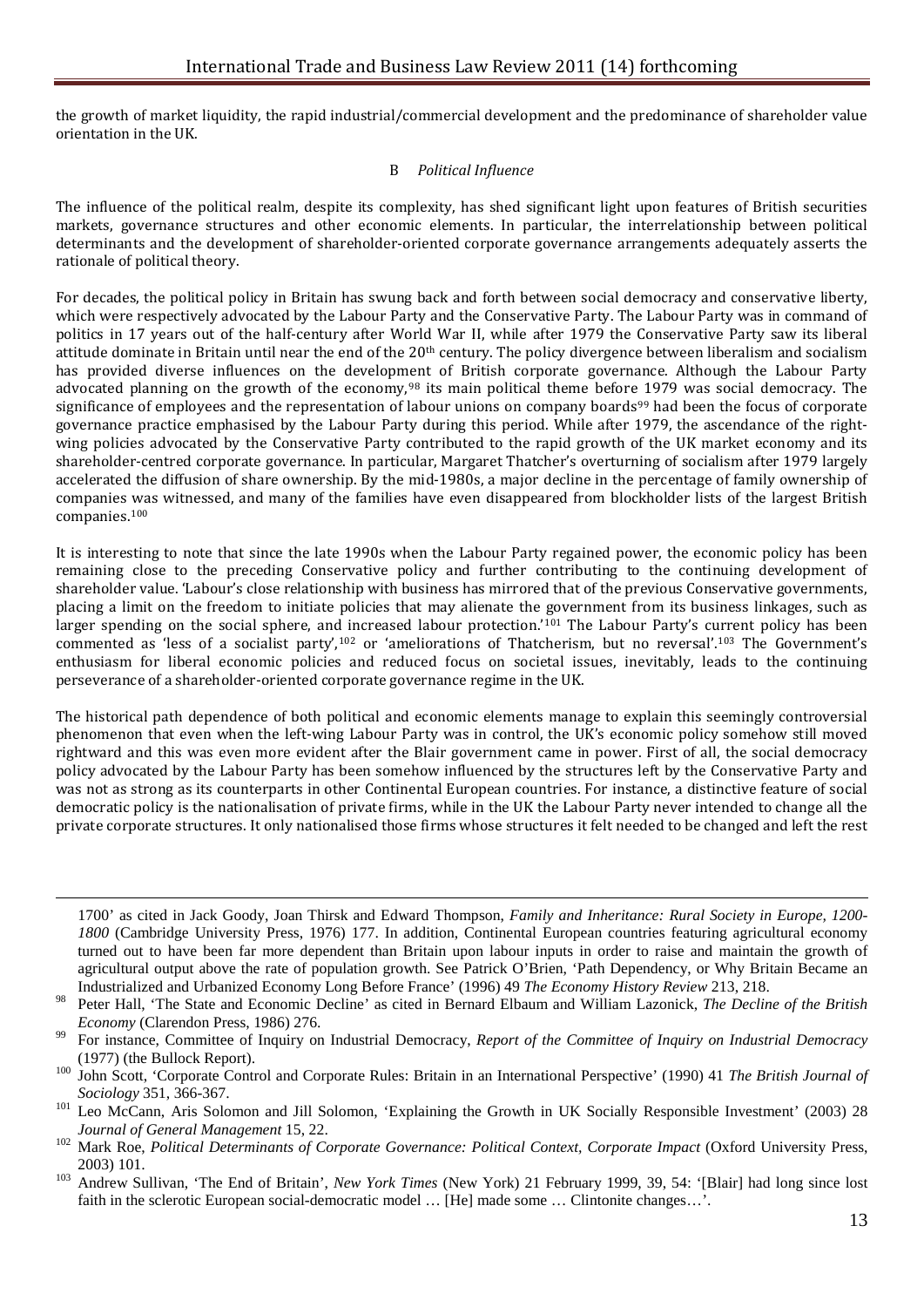intact with their private regimes.[104](#page-14-0) The rightward social democratic policy of the Labour Party suggests the huge influence of the previous political structure left by the Conservative Party and strong path dependence in the political domain.

Secondly, historical dependence also casts light on the continuing growth of the British market-based economy during the social democracy period. The development of security markets had commenced long before the social democracy policy started its way in the UK, and had had far-reaching influence in the establishment of the financial regime.[105](#page-14-1) If the Labour Party had intended to pursue policies advocating social democracy, it would have had to take into account possible outcomes if the established financial regime had been affected or demised: the UK would have lost a considerable amount of earnings from abroad, and the long established trading order beneficial to its financial development would have been severely diminished.[106](#page-14-2) Such historical dependence of financial dynamics also influenced the Labour Party to adopt a soft approach in adjusting policy. The historical path dependence of political and economic concerns hereby effectively explains the persistence of shareholder value orientation and liberal market-based economy in Britain and additionally suggests the strong prospect of its further continuation.

#### C *Legal Determinants*

The legal factor also plays a vital role in the development of the UK's shareholder-oriented economy. It is discovered that the deep-rooted self-regulation legal culture in the UK has been providing sufficient autonomy for the rapid growth of market activities, and thus accelerating the prosperity of the market-based economy and the primacy of shareholders' interests. In particular, as a self-regulatory body, the London Stock Exchange has been playing a significant role in consolidating the UK market-based economy. Ever since its establishment, the Stock Exchange has been taking the lead as a controller of the equity markets and working much on its own initiative as a private association with no direct association with the Government.[107](#page-14-3) Rules developed by the Stock Exchange are far more rigorous than their statutory counterparts and compliance with those rules has been substantive in corporate practice.[108](#page-14-4)

The governance of takeover activities also demonstrates the importance of UK self-regulatory tradition in terms of promoting market-based shareholder value orientation in corporate governance. Before the implementation of the Takeover Directive in the UK, the Code developed by the Takeover Panel took the primary role in controlling takeover activities. Notwithstanding the fact that the panel had no statutory powers and its orders were not legally binding, its measures were proved effective and its self-regulation standards were found much higher than statutory legislation both in terms of corporate disclosure and hostile takeovers.[109](#page-14-5) After the Takeover Directive (Directive 2004/25/EC of 21/04/2004 on Takeover Bids) was introduced in the UK, the rules set out in the Code were required to have a statutory basis to comply with relevant requirements in the Directive.<sup>[110](#page-14-6)</sup> At first glance, it seems to undermine the UK selfregulatory tradition in the field of takeovers. But after close scrutiny, it is found that there is no intention in the new UK company law of making takeover activities subject to more legally-binding rules. There are few changes of substance to either the Code or the functions of the Panel.<sup>[111](#page-14-7)</sup> The main aim of takeover regulation and the Panel being on a statutory footing is to legally underpin all the Panel's activities.<sup>[112](#page-14-8)</sup> The Panel remains the entity giving rulings on the interpretation,

<span id="page-14-0"></span><sup>104</sup> <sup>104</sup> Mark Roe, *Political Determinants of Corporate Governance: Political Context, Corporate Impact,* (Oxford University Press, 2003) 99. Also see Ben Clift, Andrew Gamble and Mike Harris, 'The Labour Party and the Company' as cited in John Parkinson, Andrew Gamble and Gavin Kelly, *The Political Economy of the Company* (Hart Publishing, 2000) 51, 81: 'In the 1940s, [reconstructing the private, non-nationalized corporation] never registered as a significant [Labour Party] priority; in the 1970s, when it did, the Party was too divided internally and too politically weak to find a way to implement it.'

<span id="page-14-1"></span><sup>105</sup> A pivotal feature of the UK finance regime is the international financial centre – the City of London. For more information, see Mark Roe, *Political Determinants of Corporate Governance: Political Context, Corporate Impact,* (Oxford University

<span id="page-14-2"></span>Press, 2003) 102.<br>
<sup>106</sup> Mark Roe, *Political Determinants of Corporate Governance: Political Context, Corporate Impact, (Oxford University Press, 2003) 102.* 

<span id="page-14-3"></span><sup>&</sup>lt;sup>107</sup> For further comment, see Brian Cheffins, 'Does Law Matter? The Separation of Ownership and Control' (2001) 30 *Journal of* 

<span id="page-14-4"></span>Legal Studies 459, 474-476; Ranald Michie, The London Stock Exchange: A History (Oxford University Press, 2001).<br><sup>108</sup> Ranald Michie, *The London Stock Exchange: A History* (Oxford University Press, 2001) 567; James Fishma *Transformation of Threadneedle Street: The Deregulation and Reregulation of Britain*'*s Financial Services* (Carolina Academic Press, 1993) 24-26.

<span id="page-14-5"></span><sup>&</sup>lt;sup>109</sup> Brian Cheffins, 'Does Law Matter? The Separation of Ownership and Control in the United Kingdom' (2001) 30 *The Journal of Legal Studies* 459, 480-481.

<span id="page-14-6"></span><sup>&</sup>lt;sup>110</sup> Provisions regarding takeovers (*Companies Act* 2006 ss 942-992) have been implemented in UK since 6 April 2007.<br><sup>111</sup> Freshfields, UK Implementation of the EU Takeover Directive (29 May 2009)

<span id="page-14-7"></span> $<$ http://www.freshfields.com/publications/pdfs/practices/TakeoverDirectiveUKImplement.pdf>. $^{112}$ Ibid

<span id="page-14-8"></span>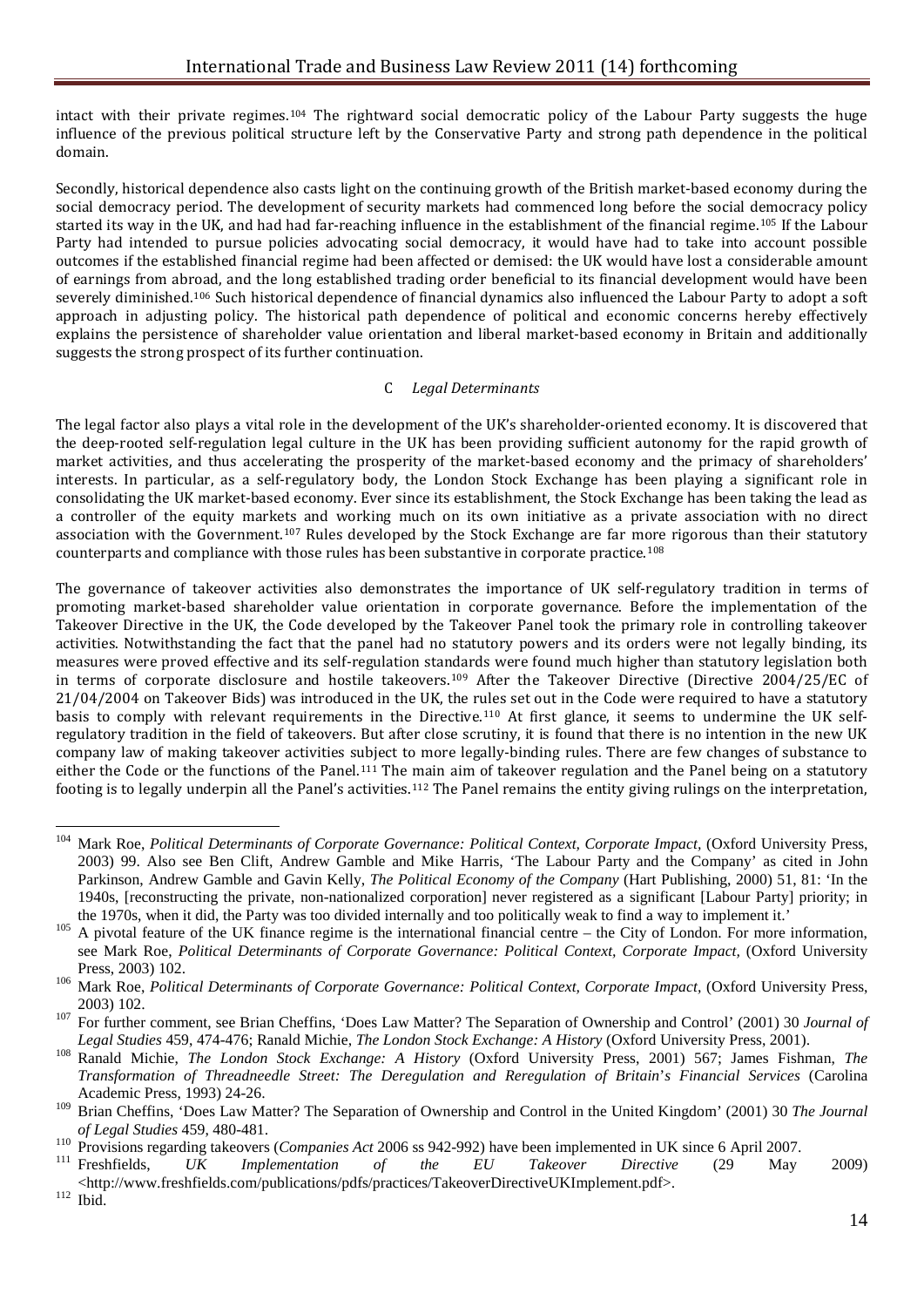application or the effect of rules, and its independence and considerable freedom to decide its internal structures and operational framework are completely preserved.[113](#page-15-0) Considering the long-standing non-statutory state of the Panel (it has been a non-statutory body independent of the Exchange and the UK Listing Authority since 1968), it is not difficult to reach the conclusion that takeover activities in UK will, to the largest extent, remain self-regulated.

#### IX PATH DEPENDENCE ATTRIBUTES: THE RATIONALE OF ESV IN THE UK AND FUTURE TRENDS IN CORPORATE GOVERNANCE

Path dependence theory and the complementarity argument offer effective explanations for the continuing predominance of shareholder value orientation in the UK in light of the ESV approach. As regarded, shareholder value orientation has been historically deeply embodied in the UK. The main configurations of the UK corporate governance system, including the dispersed ownership and ultimate shareholder decision rights, the one-tier board structure, the external monitoring system, the liquid market and the dynamic market activities are all determined by and complementary to the ultimate objective of shareholder value maximisation. External socio-economic institutional elements, as presented in the previous section, including the historical recognition of a corporation as a shareholder value maximisation economic entity, the role of the law in promoting trade freedom, discipline forced by the political policy to enhance competition and the market for corporate control, have all solidified the shareholder value maximisation ideology.[114](#page-15-1) 'The fundamental reason is that shareholder sovereignty is not an efficient arrangement, but rather a power relationship, that is a particular (societal) way to design a corporation … .'[115](#page-15-2) The preference for shareholder value orientation in the UK, therefore, is not because of its inherent superiority over the stakeholder approach, but because of its inseparable systemic links with UK domestic socioeconomic frameworks.

The UK Government's preference for the ESV principle over the pluralist approach further asserts the effect of existing corporate governance configurations in preventing systematic changes. 'A shift in emphasis away from profit maximisation and towards a stakeholder theory of the company could have serious repercussions throughout company law and necessitate a fundamental reassessment of the principles on which it is based.'<sup>[116](#page-15-3)</sup> According to the Company Law Review, the adoption of ESV in the UK is mainly because its preservation of the long-established corporate objective (i.e., shareholder wealth maximisation) would not entail fundamental changes to existing shareholder-oriented corporate governance configurations, including shareholders' rights and directors' duties.[117](#page-15-4) In contrast, the implementation of a pluralist approach would require an 'extensive reform' of directors' duties and shareholders' control over the company, which 'would represent a very radical change to British corporate culture and would be unlikely to command wide support'.<sup>[118](#page-15-5)</sup> The path dependence concern that the ESV approach would be compatible with the main elements of its existing corporate governance system therefore is the major factor determining the UK's choice of ESV in its new company law regime.

The UK's resistance to the 'Europeanisation' process further indicates continuing preservation of its existing shareholderoriented corporate governance regime.[119](#page-15-6) The UK Government holds the view that the current UK regulatory framework should not be subject to too many European pressures. 'In striking the balance between dynamism and social standards, our position is that no change to European regulations, like the Working Time Directive, should risk British job creation.'[120](#page-15-7) In addition, it is emphasised that the impact of the British social and economic frameworks should be exported to the Continent whenever possible, because 'flexibility at a UK level should be matched by flexibility in Europe.'[121](#page-15-8) Though the significance of long-term development and stakeholder considerations has been increasingly recognised both in UK's new corporate law and its business practice, a substantial movement toward the stakeholder model is not anticipated due to the incompatibility with the UK socio-economic setting. Rather, societal practice without threatening the predominance of shareholder value, for instance, voluntary CSR and SRI activities and the development of

<span id="page-15-0"></span><sup>&</sup>lt;sup>113</sup> For instance, it is provided in s944(1) that the Takeover Panel has its own authority in developing different forms of rules which grants the right of choice to players. See DTI, *Implementation of the EU Directive on Takeover Bids Guidance on Changes to the Rules on Company Takeovers* (2006), 3.

<span id="page-15-1"></span><sup>&</sup>lt;sup>114</sup> Anant Sundaram and Andrew Inkpen, 'The Corporate Objective Revisited' (2004) 15 Organisation Science 350, 352.<br><sup>115</sup> Antoine Reberioux, 'European Style of Corporate Governance at the Cross Roads: The Role of Worker I

<span id="page-15-3"></span>

<span id="page-15-2"></span><sup>40</sup> Journal of Common Market Studies 111, 119.<br>
<sup>116</sup> Eilis Ferran, Company Law and Corporate Finance (Oxford University Press), 136.<br>
<sup>117</sup> CLRSG, Modern Company Law for a Competitive Economy: the Strategic Framework (1999

<span id="page-15-4"></span>

<span id="page-15-6"></span><span id="page-15-5"></span><sup>&</sup>lt;sup>119</sup> Catherine Barnard, Simon Deakin and Richard Hobbs, "Fog in the Channel, Continent Isolated': Britain as a Model for EU Social and Economic Policy?' (2003) 34 *Industrial Relations Journal* 461, 461.

<span id="page-15-7"></span>Social and Economic Policy?' (2003) 34 *Industrial Relations Journal* 461, 461. <sup>120</sup> Gordon Brown, *Budget Report 2003: Building a Britain of Economic Strength and Social Justice* (29 May 2009) National Archives <http://www.hm-treasury.gov.uk/budget/bud\_bud03/budget\_report/bud\_bud03\_repindex.cfm> 277. <sup>121</sup> Ibid.

<span id="page-15-8"></span>